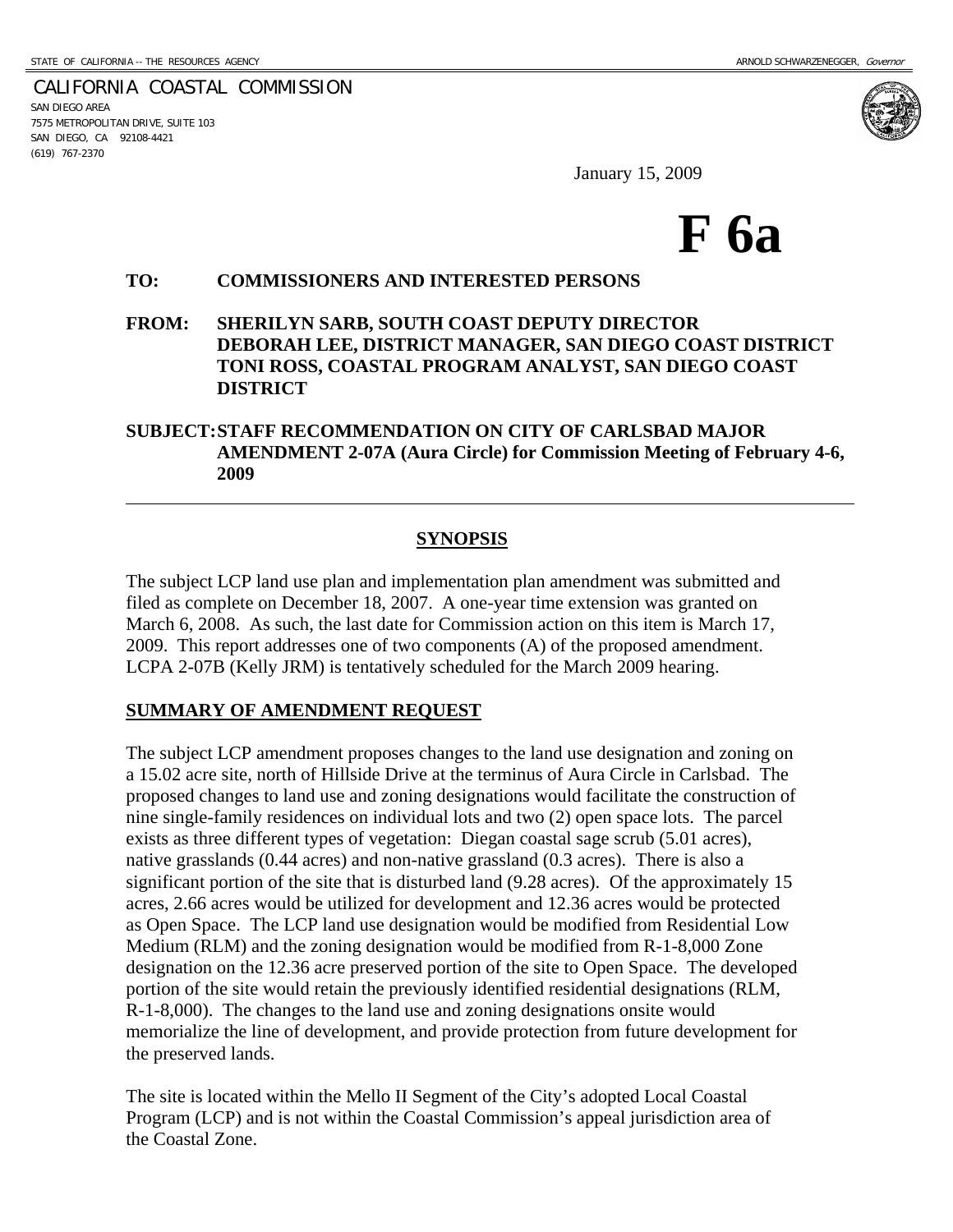#### **SUMMARY OF STAFF RECOMMENDATION**

Staff is recommending approval of the LCP amendment as submitted. The proposed line between open space and developable area is consistent with the site-specific hardline established for this site during the certification of the HMP. The development is clustered on the south portion of the property, with grading kept off the largest area of Coastal sage scrub (CSS) on the north part of the site. The manufactured slopes are proposed to be re-vegetated with CSS, as is the remaining disturbed areas not utilized for development. The proposed project will add additional space into the hardline preserve, beyond that which was approved during the certification of the HMP. The project, as proposed, is therefore consistent with the Coastal Act; the City's certified LCP; and the policies and requirements of the City's Habitat Management Plan (HMP).

The appropriate resolutions and motions begin on Page 5. The findings for approval of the Land Use Plan Amendment as submitted begin on Page 6. The findings for approval of the Implementation Plan Amendment as submitted begin on Page 8.

# **BACKGROUND**

On June 12, 2003, the California Coastal Commission approved a Local Coastal Program (LCP) amendment request for the adoption of the City's Habitat Management Plan (LCPA 1-03B). In its action, the Commission adopted land use plan revisions to the Carlsbad LCP, and incorporated the City's Habitat Management Plan (HMP) into the certified LCP. The modifications addressed revised development limitations on specific properties and included additional requirements for development of the preserve management plan. The Carlsbad HMP was prepared to satisfy the requirements of a federal Habitat Conservation Plan (HCP), and as a subarea plan of the regional Multiple Habitat Conservation Plan (MHCP). The MHCP study area involves approximately 186 square miles in northwestern San Diego County. This area includes the coastal cities of Carlsbad, Encinitas, Solana Beach and Oceanside, as well as the inland cities of Vista and San Marcos and several independent special districts. The participating local governments and other entities will implement their portions of the MHCP through individual subarea plans such as the Carlsbad HMP. Once approved, the MHCP and its subarea plans replace interim restrictions placed by the U.S. Fish and Wildlife Services (USFWS) and the California Department of Fish and Game (CDFG) on impacts to coastal sage scrub and gnatcatchers within that geographical area, and allow the incidental take of the gnatcatcher and other covered species as specified in the plan.

In its action on City of Carlsbad LCP Amendment No. 1-03B in June 2003, the Commission certified the HMP as part of the LCP and found it to meet the requirements of Sections 30240 and 30250 of the Coastal Act despite some impacts to environmentally sensitive habitat area (ESHA). The Commission found that, pursuant to Sections 30007.5 and 30200(b), certification of the HMP with suggested modifications was, on balance, the alternative that was most protective of significant coastal resources. The findings addressing resolution of the policy conflicts between these Coastal Act sections in the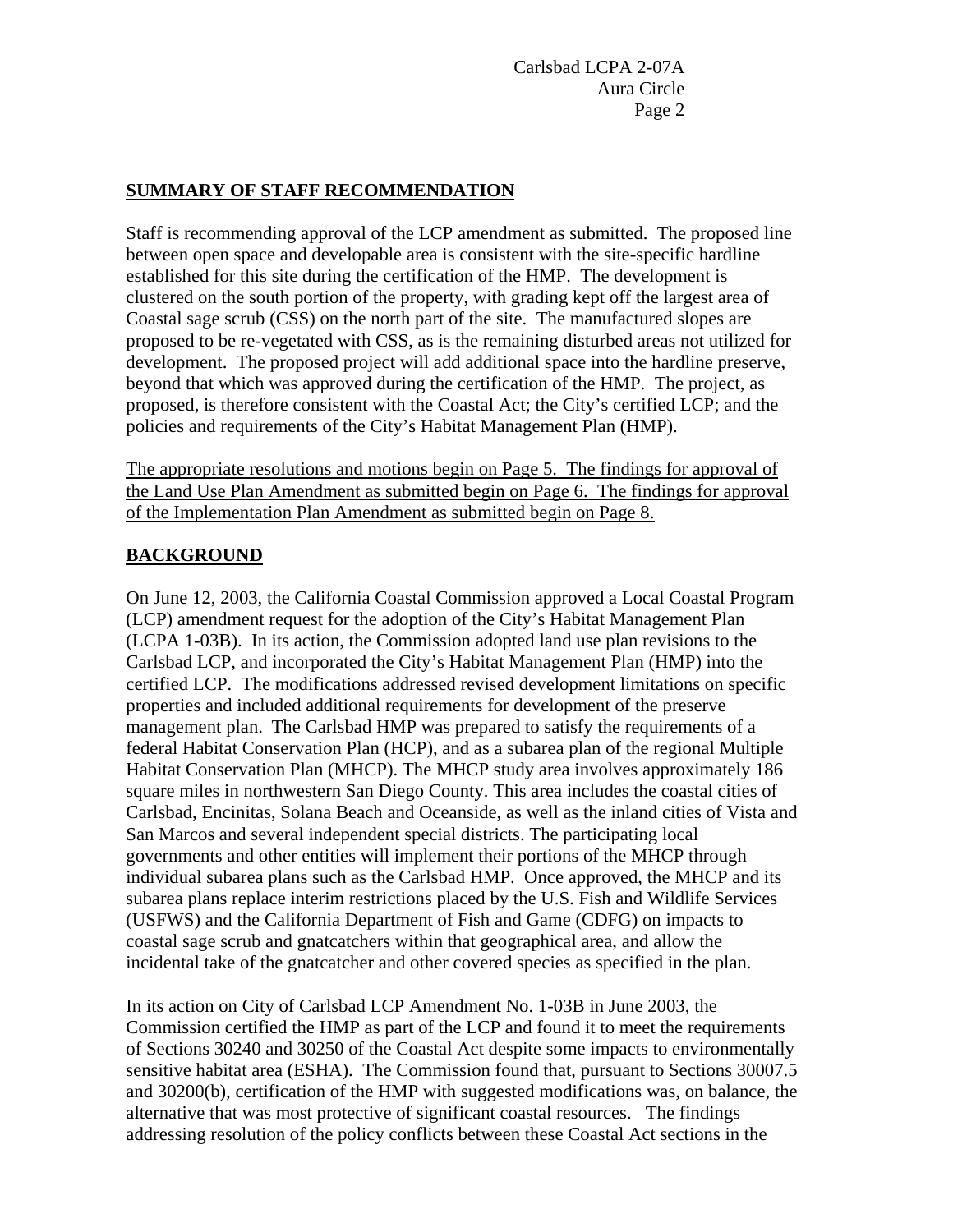Commission's action on LCP Amendment No. 1-03B are herein incorporated by reference and attached to this report as Appendix A.

Since certification of the HMP/LCP Amendment, the Commission has approved several LCP amendments, similar to that proposed here, which would modify the residential and open space boundaries to accommodate development. These include, but are not necessarily limited to, Carlsbad LCP Amendment Nos. 1-04B (Kirgis); 1-05A (Yamamoto); 1-05C (North Coast Calvary Chapel); 2-01A (Lynn); 2-04B (Black Rail); 2-06B (La Costa Village); and 1-07C (La Costa Glen).

# **ADDITIONAL INFORMATION**

 $\overline{a}$ 

Further information on the Carlsbad LCP amendment 2-07A (Aura Circle) may be obtained from Toni Ross, Coastal Planner, at (619) 767-2370.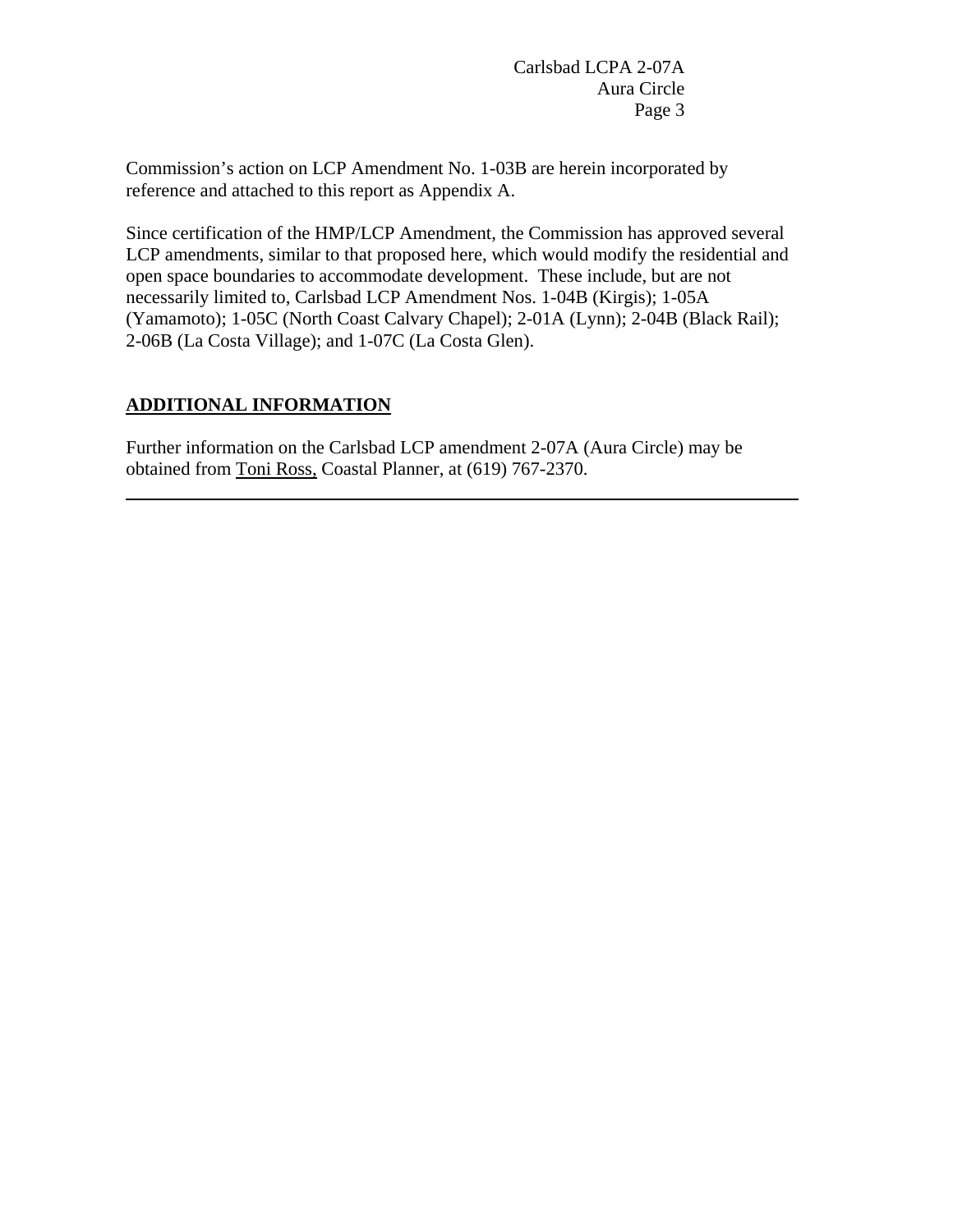# **PART I. OVERVIEW**

# **A. LCP HISTORY**

The City of Carlsbad certified LCP contains six geographic segments as follows: Agua Hedionda, Mello I, Mello II, West Batiquitos Lagoon/Sammis Properties, East Batiquitos Lagoon/Hunt Properties and Village Redevelopment. Pursuant to Sections 30170(f) and 30171 of the Public Resources Code, the Coastal Commission prepared and approved two portions of the LCP, the Mello I and II segments in 1980 and 1981, respectively. The West Batiquitos Lagoon/ Sammis Properties segment was certified in 1985. The East Batiquitos Lagoon/Hunt Properties segment was certified in 1988. The Village Redevelopment Area LCP was certified in 1988; the City has been issuing coastal development permits there since that time. On October 21, 1997, the City assumed permit jurisdiction and has been issuing coastal development permits for all segments except Agua Hedionda. The Agua Hedionda Lagoon LCP segment is a deferred certification area until an implementation plan for that segment is certified. The subject amendment request affects the Mello II LCP segment.

# **B. STANDARD OF REVIEW**

The standard of review for land use plans, or their amendments, is found in Section 30512 of the Coastal Act. This section requires the Commission to certify an LUP or LUP amendment if it finds that it meets the requirements of Chapter 3 of the Coastal Act. Specifically, it states:

#### Section 30512

(c) The Commission shall certify a land use plan, or any amendments thereto, if it finds that a land use plan meets the requirements of, and is in conformity with, the policies of Chapter 3 (commencing with Section 30200). Except as provided in paragraph (1) of subdivision (a), a decision to certify shall require a majority vote of the appointed membership of the Commission.

Pursuant to Section 30513 of the Coastal Act, the Commission may only reject zoning ordinances or other implementing actions, as well as their amendments, on the grounds that they do not conform with, or are inadequate to carry out, the provisions of the certified land use plan. The Commission shall take action by a majority vote of the Commissioners present.

# **C. PUBLIC PARTICIPATION**

The City has held Planning Commission and City Council meetings with regard to the subject amendment request. All of those local hearings were duly noticed to the public. Notice of the subject amendment has been distributed to all known interested parties.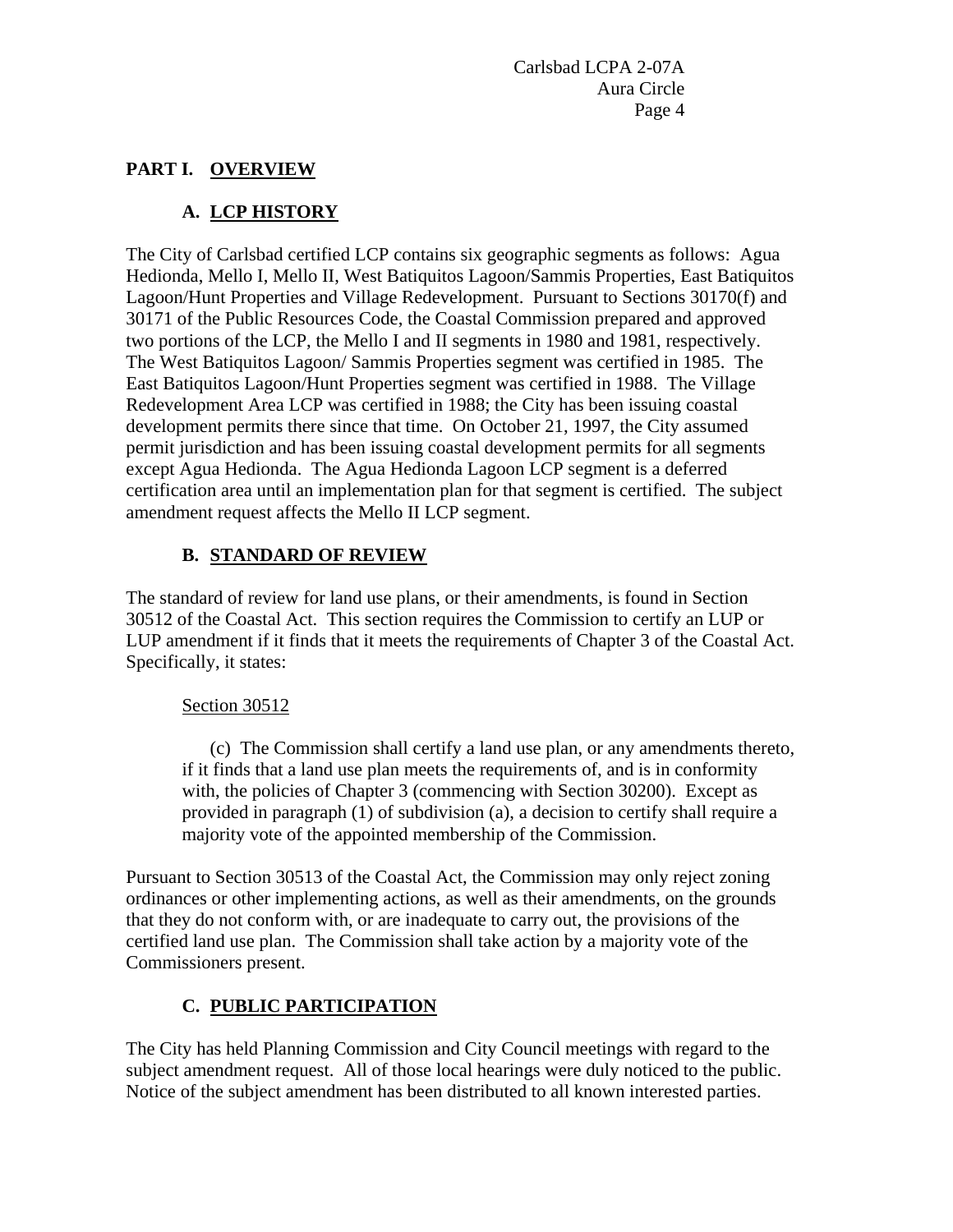# **PART II. LOCAL COASTAL PROGRAM SUBMITTAL - RESOLUTIONS**

Following a public hearing, staff recommends the Commission adopt the following resolutions and findings. The appropriate motion to introduce the resolution and a staff recommendation are provided just prior to each resolution.

#### **I. MOTION:** *I move that the Commission certify the Land Use Plan Amendment for the City of Carlsbad as submitted.*

#### **STAFF RECOMMENDATION TO CERTIFY:**

Staff recommends a **YES** vote. Passage of this motion will result in certification of the land use plan amendment as submitted and adoption of the following resolution and findings. The motion to certify as submitted passes only upon an affirmative vote of a majority of the appointed Commissioners.

#### **RESOLUTION TO CERTIFY LAND USE PLAN AMENDMENT AS SUBMITTED:**

The Commission hereby certifies the Land Use Plan Amendment for the City of Carlsbad as submitted and adopts the findings set forth below on grounds that the land use plan will meet the requirements of and be in conformity with the policies of Chapter 3 of the Coastal Act. Certification of the land use plan complies with the California Environmental Quality Act because either 1) feasible mitigation measures and/or alternatives have been incorporated to substantially lessen any significant adverse effects of the plan on the environment, or 2) there are no further feasible alternatives and mitigation measures that would substantially lessen any significant adverse impacts on the environment that will result from certification of the land use plan.

#### **II. MOTION:** *I move that the Commission reject the Implementation Program Amendment for City of Carlsbad as submitted.*

#### **STAFF RECOMMENDATION OF CERTIFICATION AS SUBMITTED:**

Staff recommends a **NO** vote. Failure of this motion will result in certification of the Implementation Program Amendment as submitted and the adoption of the following resolution and findings. The motion passes only by an affirmative vote of a majority of the Commissioners present.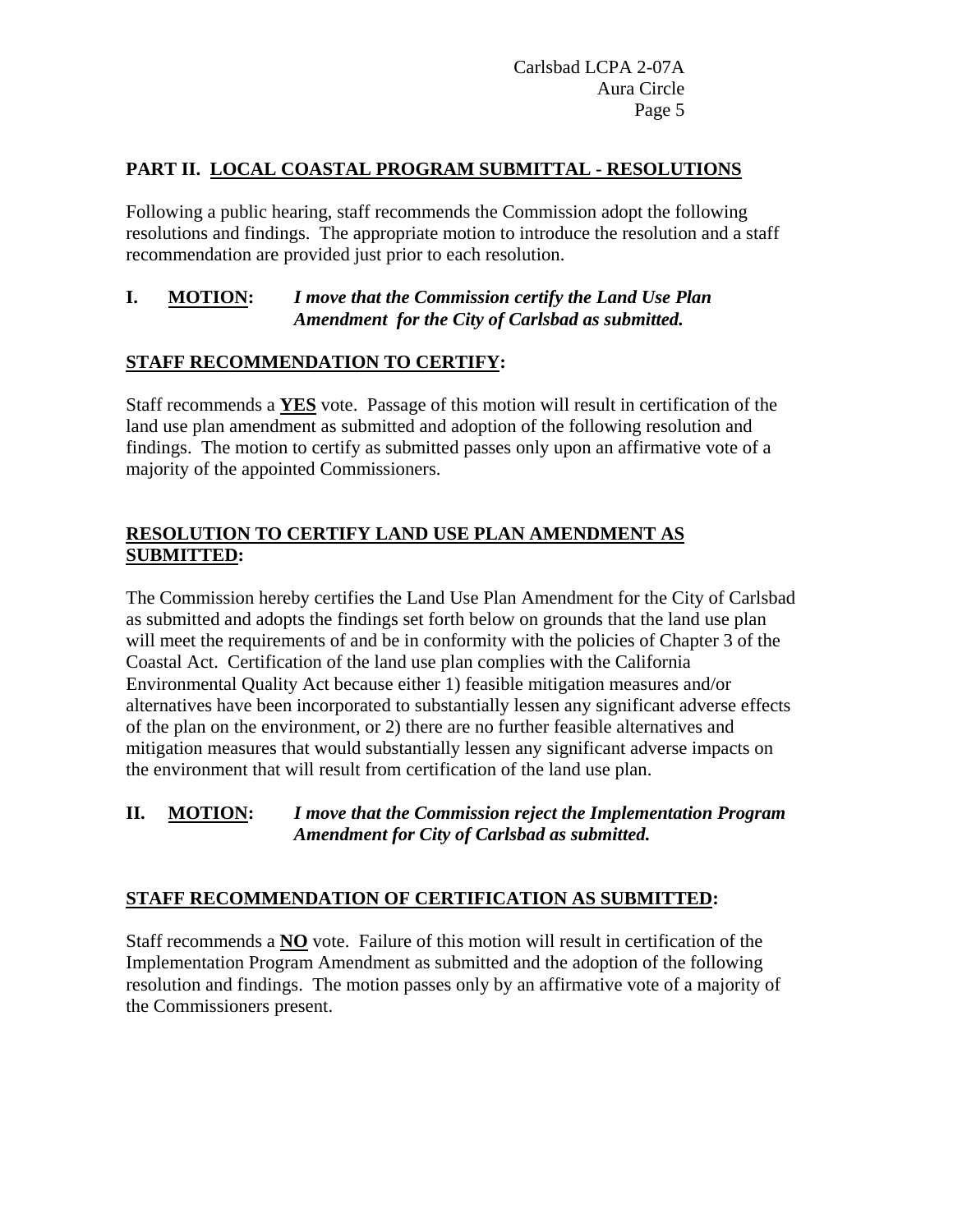#### **RESOLUTION TO CERTIFY IMPLEMENTATION PROGRAM AS SUBMITTED:**

The Commission hereby certifies the Implementation Program Amendment for the City of Carlsbad as submitted and adopts the findings set forth below on grounds that the Implementation Program Amendment will meet the requirements of and be in conformity with the policies of Chapter 3 of the Coastal Act, and certification of the Implementation Program will meet the requirements of the California Environmental Quality Act, because either 1) feasible mitigation measures and/or alternatives have been incorporated to substantially lessen any significant adverse effects of the Implementation Program Amendment on the environment, or 2) there are no further feasible alternatives or mitigation measures that would substantially lessen any significant adverse impacts on the environment that will result from certification of the Implementation Program Amendment.

# **PART III. FINDINGS FOR APPROVAL OF THE CITY OF CARLSBAD LCPA 2- 07A (AURA CIRCLE) LAND USE PLAN AMENDMENT, AS SUBMITTED**

# **A. AMENDMENT DESCRIPTION.**

The subject LCP amendment proposes changes to the land use designation and zoning on a 15.02 acre site, north of Hillside Drive at the terminus of Aura Circle in Carlsbad. The proposed changes to land use and zoning designations would facilitate the construction of nine single-family residences on individual lots and two (2) open space lots on a parcel that contains three different types of vegetation: Diegan coastal sage scrub (5.01 acres), native grasslands (0.44 acres) and non-native grassland (0.3 acres). There is also a significant portion of the site that is disturbed land (9.28 acres). Of the approximately 15 acres, 2.66 acres would be utilized for development and 12.36 acres would be protected as Open Space. The LCP land use designation would be modified from Residential Low Medium (RLM) and the zoning designation would be modified from R-1-8,000 Zone designation on the 12.36 acre preserved portion of the site to Open Space. The developed portion of the site would retain the previously identified residential designations (RLM, R-1-8,000). The changes to the land use and zoning designations onsite would memorialize the line of development, and provide protection from future development for the preserved lands.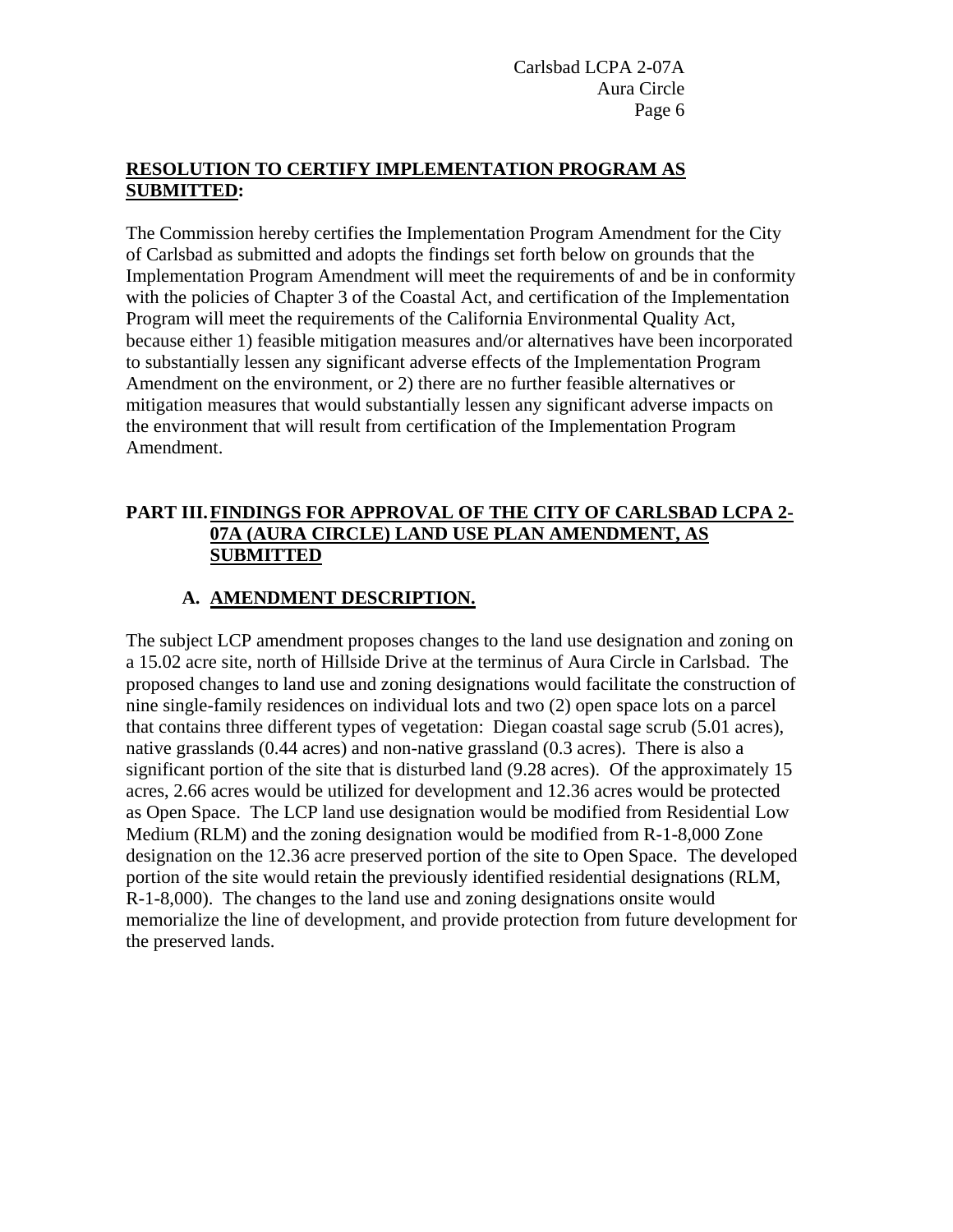#### **B. CONFORMANCE WITH CHAPTER THREE POLICIES**.

#### **1. Environmentally Sensitive Habitat Areas**. The Coastal Act provides:

#### **Section 30240.**

 (a) Environmentally sensitive habitat areas shall be protected against any significant disruption of habitat values, and only uses dependent on those resources shall be allowed within those areas.

 (b) Development in areas adjacent to environmentally sensitive habitat areas and parks and recreation areas shall be sited and designed to prevent impacts which would significantly degrade those areas, and shall be compatible with the continuance of those habitat and recreation areas.

#### **Section 30250**

 (a) New residential, commercial, or industrial development, except as otherwise provided in this division, shall be located within, contiguous with, or in close proximity to, existing developed areas able to accommodate it or, where such areas are not able to accommodate it, in other areas with adequate public services and where it will not have significant adverse effects, either individually or cumulatively, on coastal resources. In addition, land divisions, other than leases for agricultural uses, outside existing developed areas shall be permitted only where 50 percent of the usable parcels in the area have been developed and the created parcels would be no smaller than the average size of surrounding parcels.

#### **1. Findings for Approval.**

The certified City of Carlsbad LCP land use plan (LUP) has been amended to incorporate the City's Habitat Management Plan (HMP). The HMP was developed to meet the requirements of the Coastal Act, the Endangered Species Act and the Natural Communities Conservation Planning (NCCP) process. The certified LUP includes Coastal Act Sections 30233 and 30240 as applicable standards of review for development within and adjacent to wetlands and other environmentally sensitive habitat areas. The property is subject to the preservation standards of the Habitat Management Plan (HMP) and, as a property within the Coastal Zone, is subject to additional HMP conservation standards for development within the Coastal Zone.

The proposed amendment before the Commission includes only the modifications to the land use and zoning designations on site and not the specific development. The project site is currently designated by the General Plan as Residential Medium Low (RML). As proposed, a portion of the site will remain as residential (2.66 acres); however, the remainder of the site will be redesignated as Open Space (12.36 acres). The project is located within the HMP "Hardline" area. A hardline area can be described as a site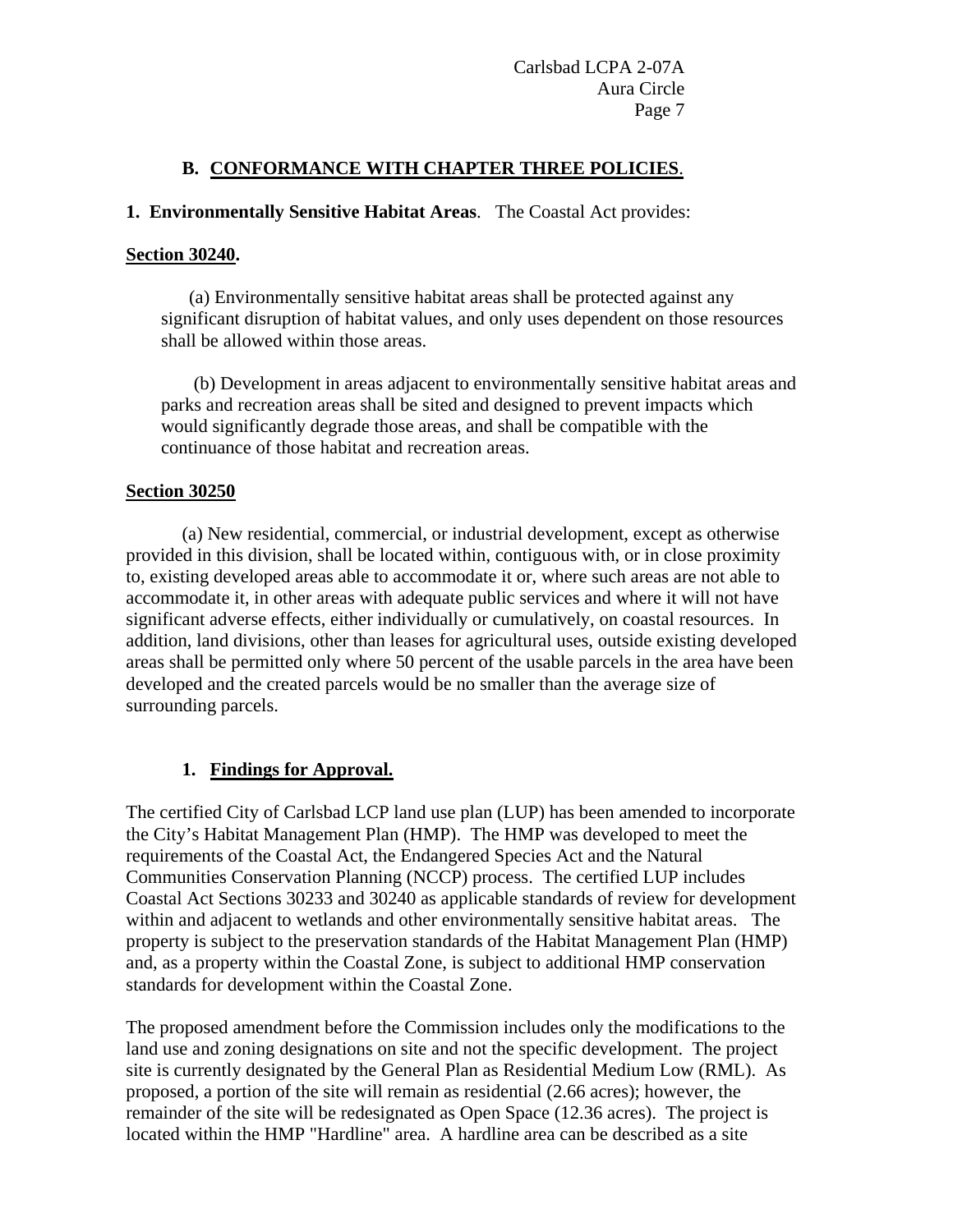within the City that contained sensitive vegetation at the time of the HMP certification but that was also the subject of proposed development at that time. Because development had already been proposed in such areas, a biological assessment was completed for each property meeting these criteria, and a line was drawn between the portion of the property that could be utilized to accommodate this proposed development, and the remainder of the property that was to be protected as Open Space. This line separating development from preserve lands is the "hardline" boundary; and, all properties with proposed development were mapped and included in the City's HMP. The map depicting the hardline for Aura Circle can be found on Figure 36 of the HMP.

The proposed development will result in impacts to 1.84 acres of coastal sage scrub (CSS). HMP standards require a minimum of 67% of the CSS existing onsite be preserved. The project will preserve only 63.2% of the existing CSS. Because less than 67% of the CSS will be preserved, the project was required to provide mitigation at a higher ratio, 3:1 instead of 2:1, through onsite creation. The ability to preserve only 63.2% of CSS onsite was taken into account during the HMP certification when the hard line envelope was established and therefore does not represent a change in circumstances, or impacts greater than were deemed "permissible" by the certification of the HMP.

The required mitigation for the project will result in the creation of 5.457 acres of CSS onsite, in addition to the 3.17 acres preserved onsite, for a total of 8.74 acres; whereas, currently, only 5.01 acres of CSS exists onsite (+3.73 acres). The project thereby results in the *increase* of protected habitat. Because the impacts at this location were previously assessed, and approved by the Coastal Commission, the appropriate mitigation and monitoring measures are included, and the proposed project does not result in a net loss to the sensitive habitat, the proposed changes to the City of Carlsbad's LUP can be found consistent with the Coastal Act.

# **PART IV. FINDINGS FOR APPROVAL OF THE CITY OF CARLSBAD MELLO II IMPLEMENTATION PLAN AMENDMENT #1-2-07A AS SUBMITTED**

# **A. AMENDMENT DESCRIPTION**

The zoning designation would be modified from R-1-8,000 Zone designation on the 12.36 acre preserved portion of the site to Open Space. The developed portion of the site would retain the previously identified residential zoning (R-1-8,000). The changes to the zoning designations onsite would memorialize the line of development, and provide protection from future development for the preserved lands.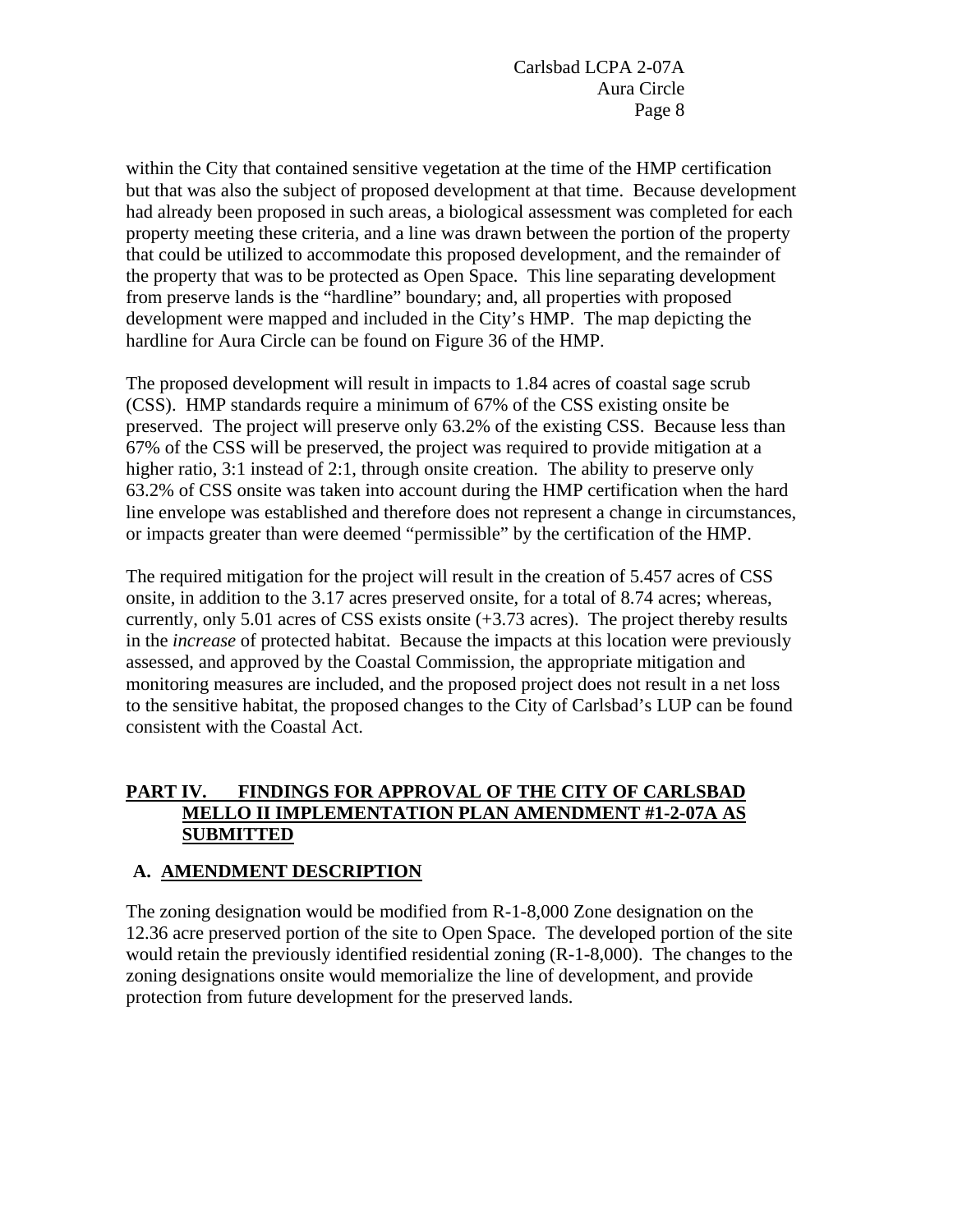#### **B. FINDINGS FOR APPROVAL**

#### **1. Purpose and Intent of the Ordinance.**

a. Open Space Zone. To provide for open space and recreational uses which have been deemed necessary for the aesthetically attractive and orderly growth of the community. It is used in conjunction with publicly owned property such as parks, open space, recreation areas, civic centers and other public facilities of a similar nature. The zone also designates high priority resource areas at time of development that, when combined would create a logical open space system for the community.

#### **2. Major Provisions of the Ordinance**.

The Open Space zone allows the following uses and structures: beaches and shoreline recreation, bicycle paths, horse trails, open space easements, public parks, City picnic areas and playgrounds, public access easements, scenic and slope easements, transportation rights-of-way, vista points, agricultural uses (field and seed crops, truck crops, horticultural crops, orchards and vineyards, pasture and rangeland, tree farms and fallow lands). Permitted accessory uses and structures include public restrooms, clubhouses, parking areas, barbecue and fire pits, playground equipment, stairways, patios, changing rooms, pool filtering equipment, fencing and other accessory uses required for the conduct of the permitted uses. Uses allowed by conditional use permit include group or organized camps, marinas, playfields and athletic fields, public facilities, recreational campgrounds, public stables and riding academies, golf courses, swimming pools, tennis courts, private playgrounds and picnic areas, other related cultural, entertainment and recreational activities and facilities and stands for the display and sale of aquaculture products grown on the premises. There is no minimum lot area established for the open space zone. No building or structure in the zone shall exceed thirty-five feet in height unless a higher elevation is approved as a conditional use permit by the Planning Commission.

#### **3. Adequacy of the Ordinance to Implement the Certified LUP Segments.**

The standard of review for LCP implementation submittals or amendments is their consistency with and ability to carry out the provisions of the certified Land Use Plan (LUP). In the case of the subject LCP amendment, the City's Zoning Code serves as the Implementation Program for the Mello II segment of the LCP.

As stated in the previous findings, the Carlsbad LCP has been amended to incorporate the City's Habitat Management Plan (HMP) which was developed to meet the requirements of the Coastal Act, the Endangered Species Act and the Natural Communities Conservation Planning (NCCP) process. The Commission found approval of the HMP is the most protective option for coastal resources based on its assurance that the habitat preserve and mitigation areas will be implemented as proposed, and properly maintained in perpetuity as habitat preserve. Should the habitat not be managed and maintained as designed, or if the required mitigation sites are not provided as proposed, the long-term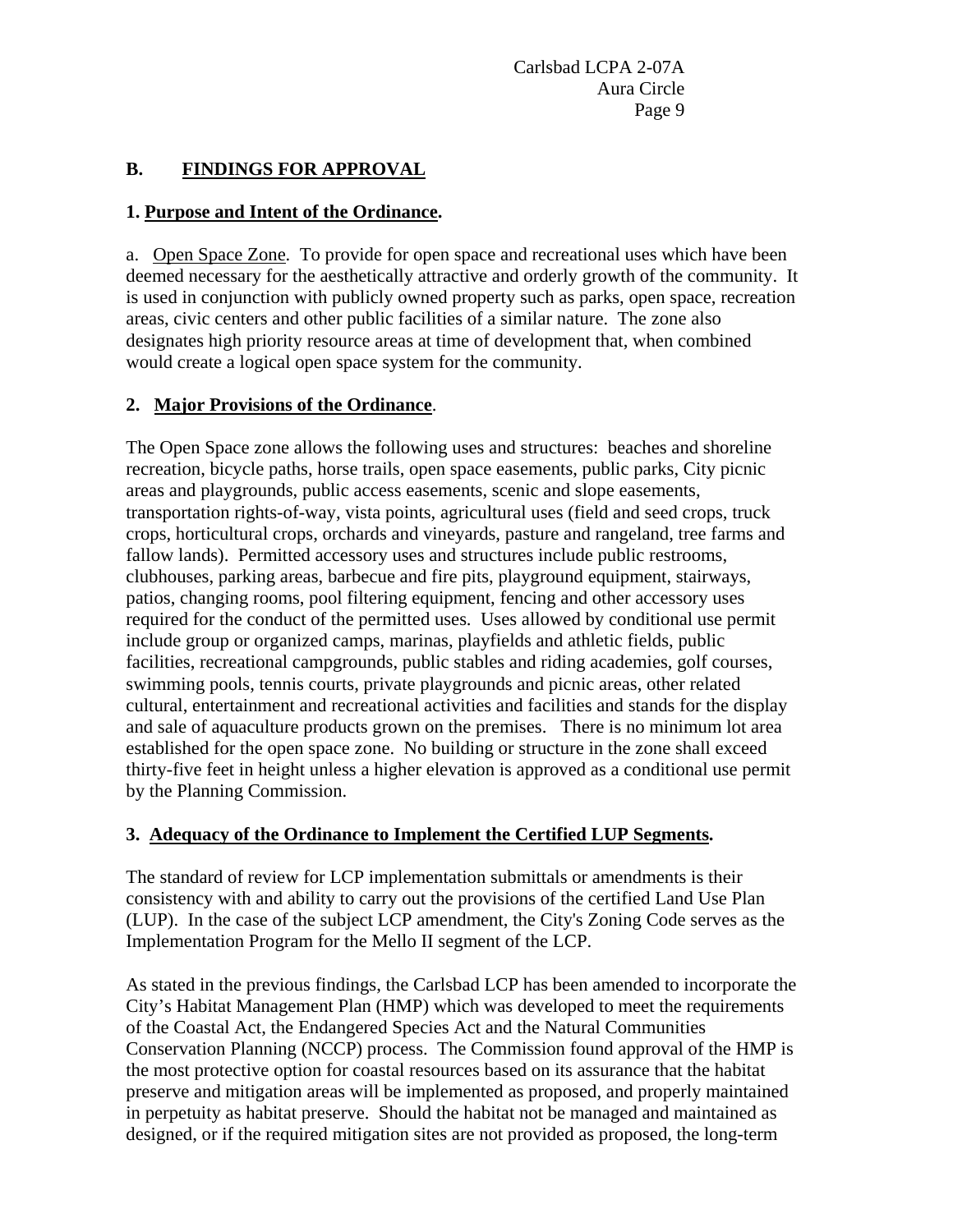benefits of the HMP for coastal resources would not be realized. To address these concerns, the City has included policies in the HMP and associated LUP which address establishment of the habitat preserve, funding, monitoring and management.

Interim preserve management requirements, as provided in the HMP, will cover the first three years following approval of the HMP, during which time a plan for permanent management will be developed by the City in cooperation with existing reserve managers, private owners, and the wildlife agencies. The preserve management plan must be approved by the City, the wildlife agencies and the Commission, and shall ensure adequate funding to protect the preserve as open space and maintain the biological values of the mitigation areas in perpetuity. Additionally, the preserve management plan is required to be incorporated into the Implementation Plan of the LCP through an LCP amendment within one year of Commission certification of the HMP as part of the certified LCP. Unfortunately, the one-year goal has not been met as the HMP was certified by the Commission in August 2003 and the preserve management plan has not yet been approved.

The City first submitted the second portion of the HMP - Implementation Plan in April of 2006 in an attempt to address these requirements. However, Commission staff did not feel the City adequately addressed all the concerns for implementing such a large-scale program. Presently, Commission staff and the City are working cooperatively to develop an implementation plan that will adequately address any potential, short- or long-term, impacts to coastal resources.

One of the major goals of HMP implementation will be to establish an open space conservation mechanism that will ensure protection of coastal resources in perpetuity. It is anticipated that this mechanism will include the creation and application of a conservation oriented open space zone or overlay to the habitat preserve areas that will restrict uses of those areas to resource dependent uses, which designation would be more restrictive and protective of coastal resources than the current open space zone certified in the LCP (and as described above). The Commission finds, in the absence of a resource-oriented conservation zone, the habitat preserve will nevertheless be protected as open space through the Open Space land use plan designation, which is controlling, and the conservation easements which have been required as a condition of approval by the City . The conservation easements prohibit private encroachment or development in dedicated open space; however, habitat restoration and enhancement is permitted. Therefore, the Commission finds the proposed open space zoning would adequately implement the HMP/LCP and is consistent with and adequate to carry out the certified LUP.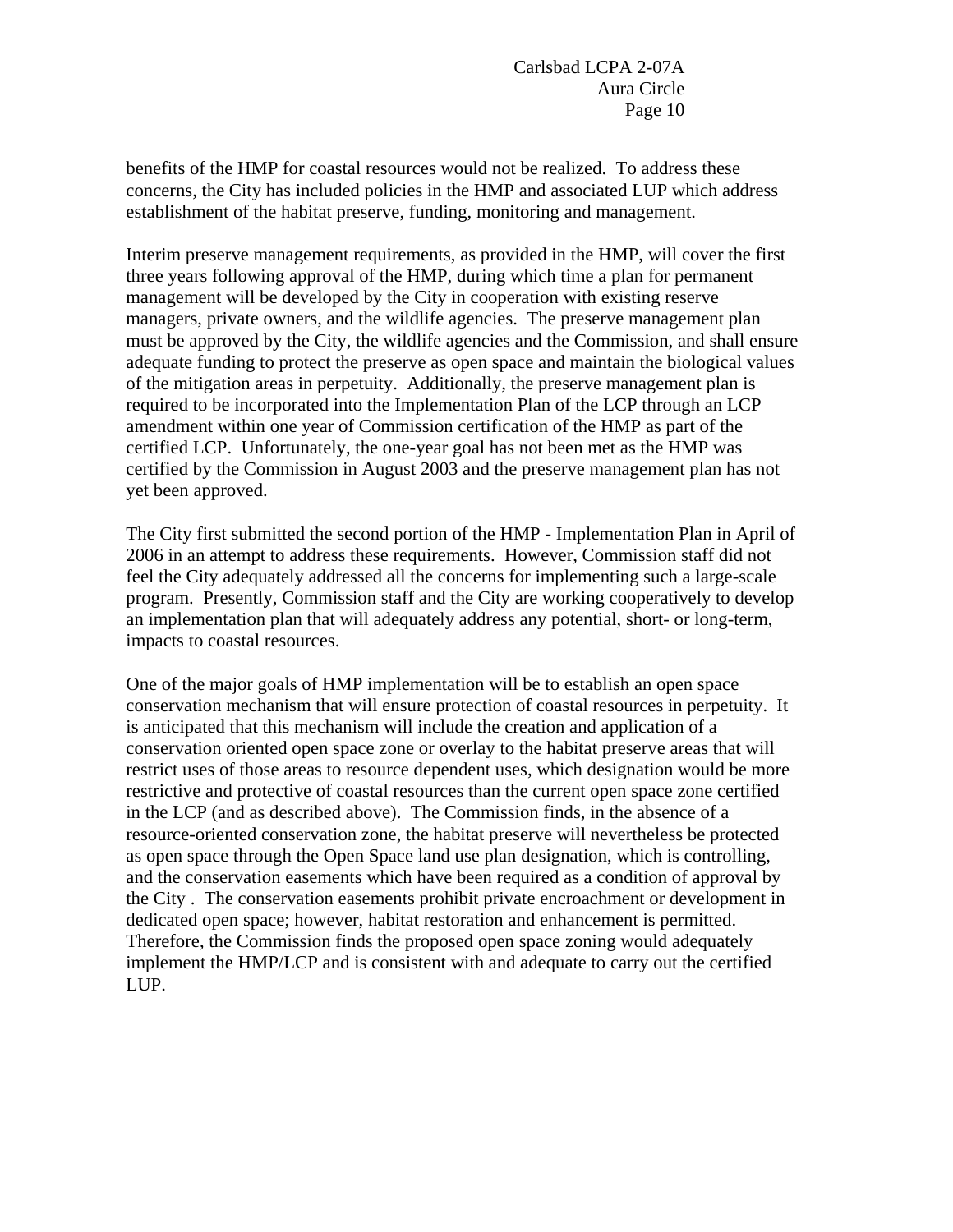# **PART V. CONSISTENCY WITH THE CALIFORNIA ENVIRONMENT QUALITY ACT (CEQA)**

Section 21080.9 of the California Public Resources Code – within the California Environmental Quality Act (CEQA) – exempts local government from the requirement of preparing an environmental impact report (EIR) in connection with its activities and approvals necessary for the preparation and adoption of a local coastal program. The Commission's LCP review and approval program has been found by the Resources Agency to be functionally equivalent to the EIR process. Thus, under CEQA Section 21080.5, the Commission is relieved of the responsibility to prepare an EIR for each LCP.

Nevertheless, the Commission is required, in a LCP submittal or, as in this case, a LCP amendment submittal, to find that the approval of the proposed LCP, or LCP, as amended, conforms to CEQA provisions, including the requirement in CEQA section  $21080.5(d)(2)(A)$  that the amended LCP will not be approved or adopted as proposed if there are feasible alternative or feasible mitigation measures available which would substantially lessen any significant adverse impact which the activity may have on the environment. 14 C.C.R. §§ 13542(a), 13540(f), and 13555(b). The proposed land use and zoning amendments will not result in adverse impacts on coastal resources or public access. The Commission finds that there are no feasible alternatives or feasible mitigation measures available which would substantially lessen any significant adverse effect which the LCP amendment may have on the environment. Therefore, in terms of CEQA review, the Commission finds that approval of the LCP amendment will not result in any significant adverse environmental impacts.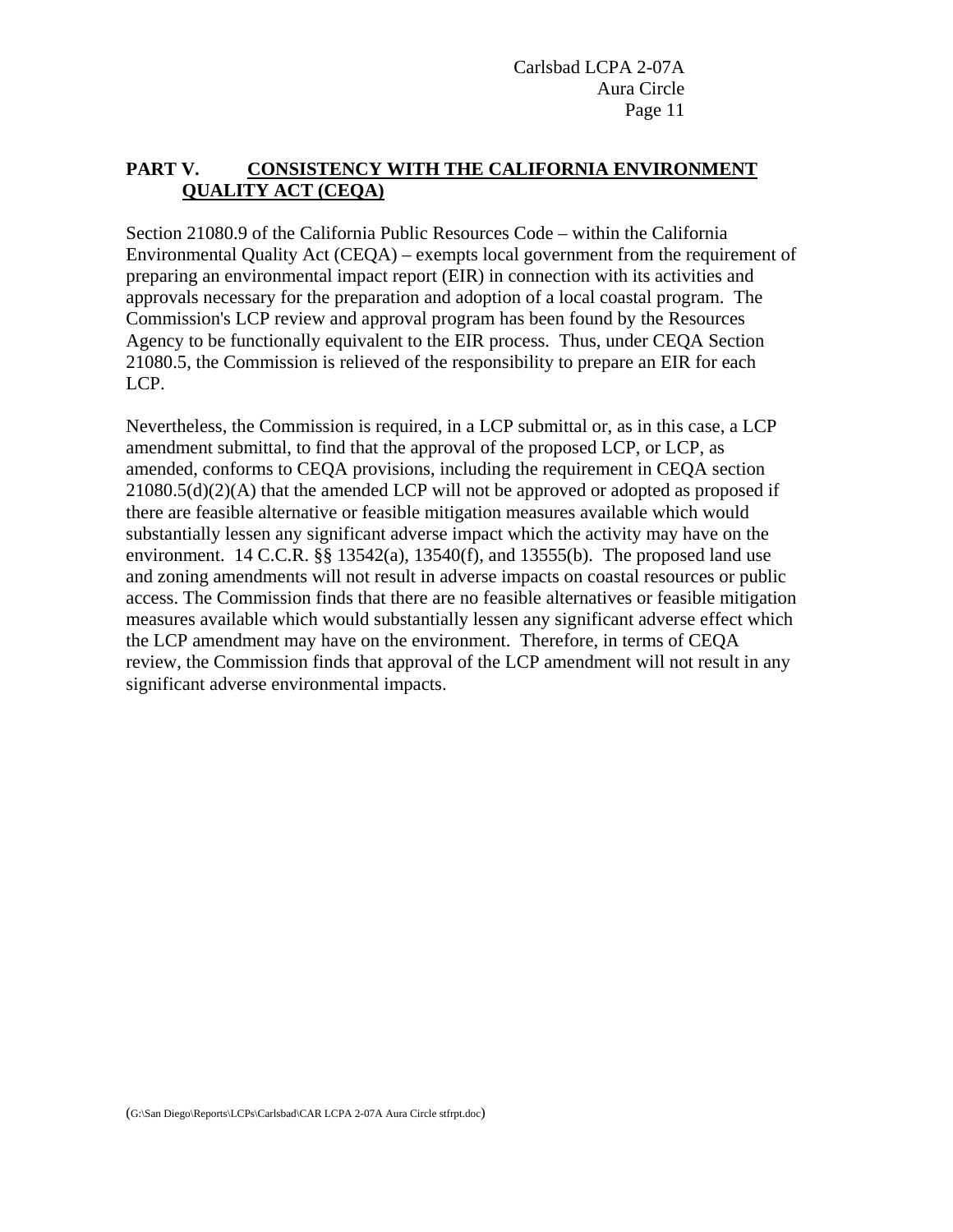# Appendix A

# **Excerpt from Staff Recommendation on City of Carlsbad Major Amendment No. 1- 03B (Habitat Management Plan) dated May 22, 2003 Pages 35-39 – Findings for Approval**

#### **A. Conflict Resolution/ESHA and Concentration of Development**

The Commission can approve an LUP amendment that is inconsistent with Chapter 3 policies only if it finds that the approval of the development raises conflicts between Coastal Act policies and that, on balance, the project as approved is most protective of significant coastal resources. The policy conflicts which arise in this LCP amendment request result from the fact that all areas determined to be ESHA would not be preserved, and concentration of development would not be achieved. In other words, to appropriately concentrate development and create a habitat preserve that addresses the long-term viability and conservation of identified sensitive species, some impacts to ESHA in the coastal zone must be accepted.

Section 30007.5 of the Coastal Act provides the Commission with the ability to resolve conflicts between Coastal Act policies. The Commission finds that Sections 30240 and 30250 of the Coastal Act must be considered when reviewing the proposed habitat impacts, and the development patterns that would result from implementation of the draft HMP.

Section 30240 states:

 (a) Environmentally sensitive habitat areas shall be protected against any significant disruption of habitat values, and only uses dependent on those resources shall be allowed within those areas.

(b) Development in areas adjacent to environmentally sensitive habitat areas and parks and recreation areas shall be sited and designed to prevent impacts which would significantly degrade those areas and shall be compatible with the continuance of those habitat and recreation areas.

Section 30250 of the Coastal Act requires that new development be concentrated in areas able to support it without adversely affecting coastal resources and states, in part:

(a) New residential, commercial, or industrial development, except as otherwise provided in this division, shall be located within, contiguous with, or in close proximity to, existing developed areas able to accommodate it or, where such areas are not able to accommodate it, in other areas with adequate public services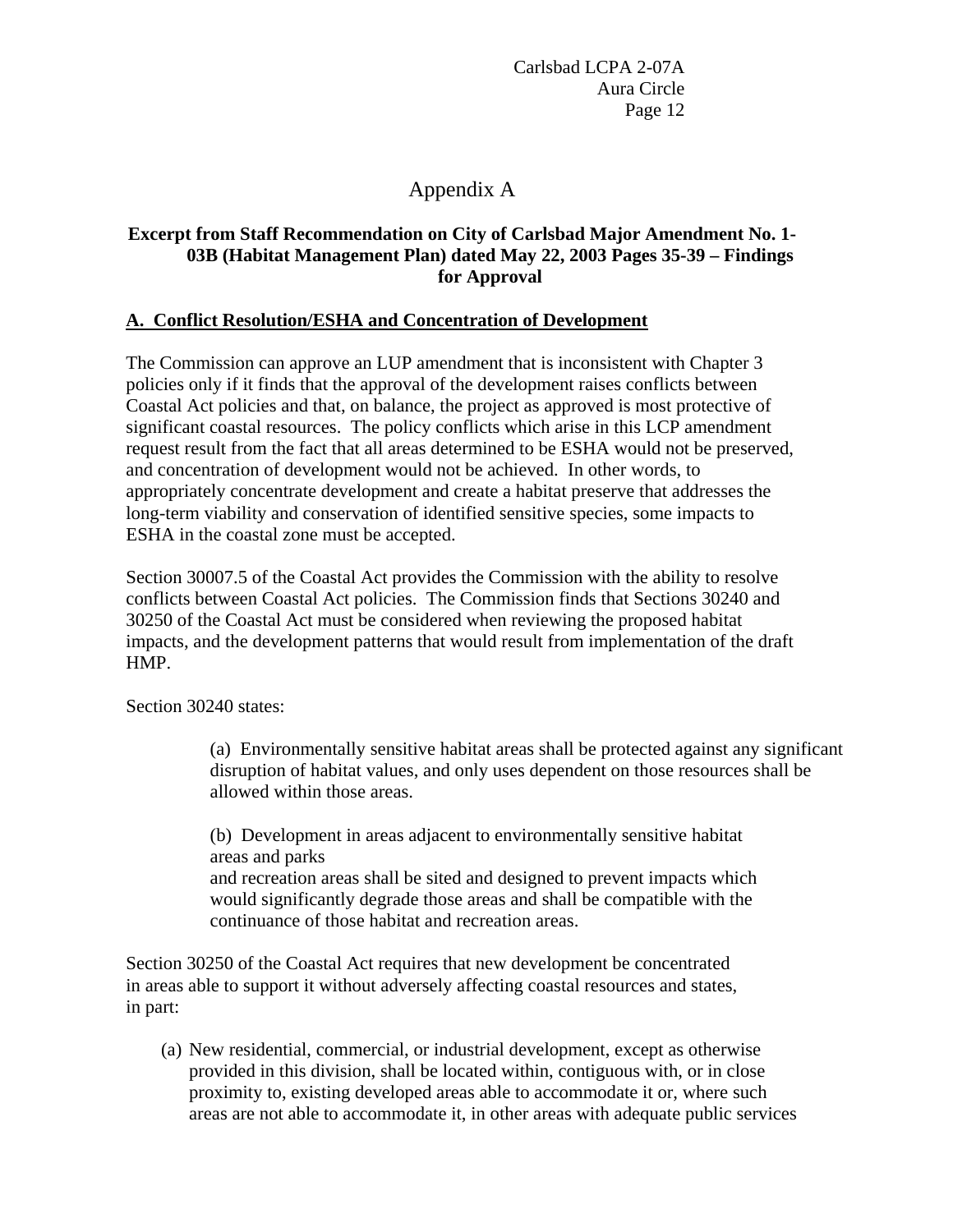and where it will not have significant adverse effects, either individually or cumulatively, on coastal resources….

The Commission finds that the draft HMP would allow impacts to individual areas of ESHA for uses that are not dependent on the ESHA, which is inconsistent with Sections 30240 of the Coastal Act. However, the Commission finds that the coastal resources of the LCP area will be, on balance, best protected by concentrating allowable development adjacent to existing urban services and other developed areas. Additionally, greater benefit will be obtained from preserving large contiguous areas of the most environmentally sensitive vegetation and wildlife areas rather than preserving all fragmented pieces of habitat in place.

In order for the Commission to utilize the conflict resolution provision of Section 30007.5, the Commission must first establish that a substantial conflict exists between two statutory directives contained in the Coastal Act. In this case, as described above, the draft HMP is inconsistent with Coastal Act policies that protect environmentally sensitive habitat area. Although the City has proposed changes to the HMP and associated policies of the certified land use plan that would delete potential impacts to wetlands in the coastal zone, impacts to environmentally sensitive habitat would still result. However, to deny the LCP amendment based on this inconsistency with the referenced Coastal Act requirements would reduce the City's ability to concentrate proposed development contiguous with existing urban development, and away from the most sensitive habitat areas, as required by Section 30250. If the LCP amendment is not approved, dispersed patterns of development will occur that are inconsistent with Section 30250. Denial of the LCP amendment would also prevent the resource protection policies of the LCP from being upgraded to clearly protect ESHA that is not located on steep slopes.

The Commission notes that the HMP proposes mitigation for habitat impacts at ratios ranging from 1:1 to 4:1, depending on the habitat type. At minimum, 1:1 mitigation in the form of new creation is required for any impacts; additional mitigation may be in the form of substantial restoration, revegetation and/or acquisition. Since some of the existing habitat that potentially could be impacted is currently of low quality (e.g., fragmented, disturbed and/or invaded by non-native species), it should be noted that the replacement of such habitat in areas that are suitable and will be permanently monitored and managed may provide an environmental benefit that is superior to retaining all existing areas of native habitat in place.

After establishing a conflict among Coastal Act policies, Section 30007.5 requires the Commission to resolve the conflict in a manner that is most protective of coastal resources. In this case, the draft HMP would allow certain impacts to ESHA, including dual-criteria slopes. If modified as suggested, overall impacts to native habitat in the coastal zone would be reduced, because categories of habitat that are not currently protected would be protected, but impacts to ESHA would still occur. However, if mitigated as proposed, the replaced and protected ESHA will be located in areas that provide larger contiguous contributions to the proposed HMP preserve area, and will ensure that the critical wildlife movement corridors and largest populations of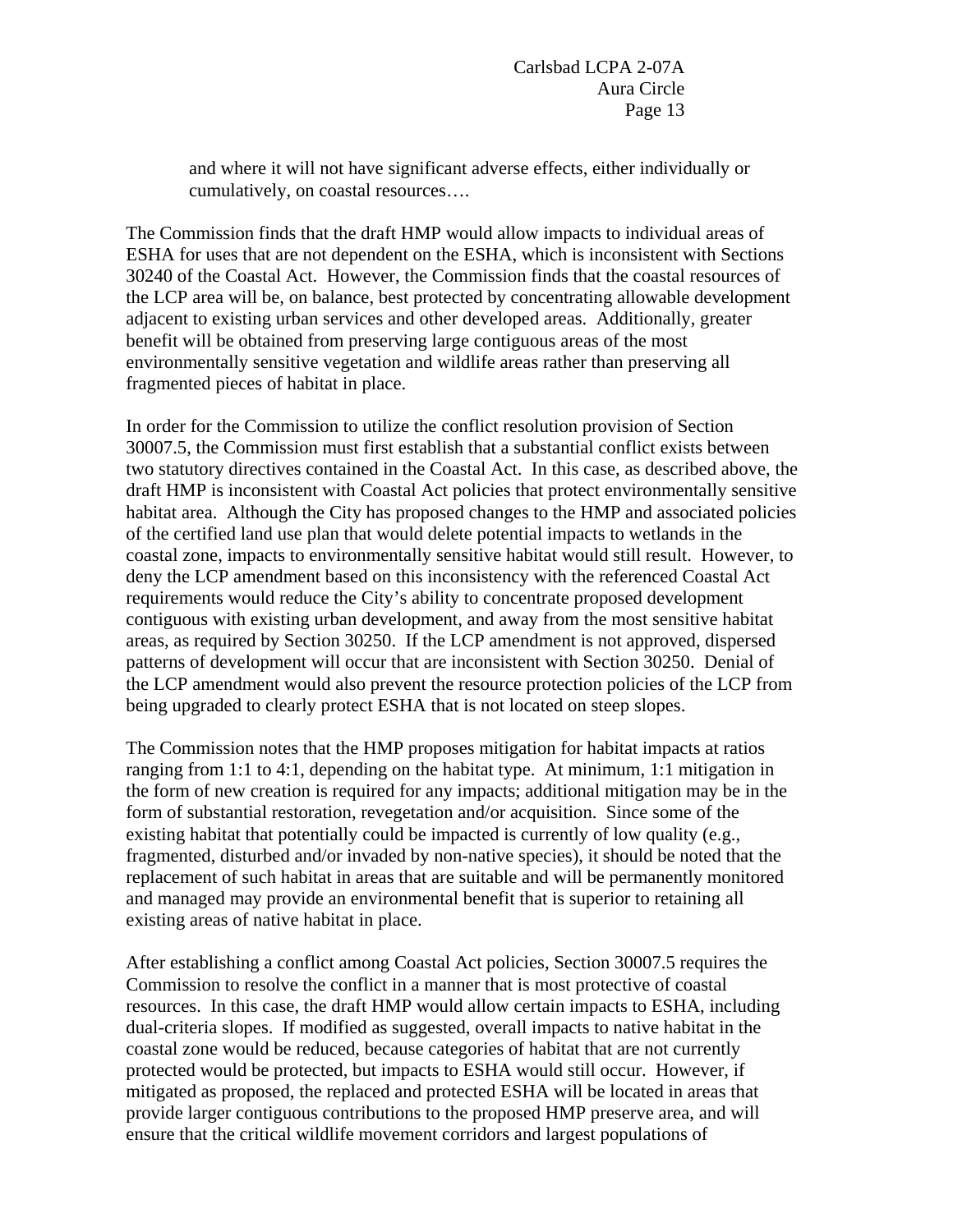gnatcatchers within the coastal zone have sufficient areas of high-quality habitat for species survival.

In resolving the identified Coastal Act conflicts, the Commission finds that the concentration of development adjacent to existing urban development and infrastructure, and away from sensitive natural resources is, on balance, more protective of the land resources than to require that isolated areas of habitat be retained in an area adjacent to residential development. Therefore, the Commission finds that approval of the draft HMP, if modified as suggested, is on balance the most protective option for the relevant coastal resources, for the following reasons.

The HMP proposes to preserve large, contiguous blocks of habitat with the highest natural resource value relative to covered species, and to generally locate development away from these areas. In exchange for the benefits derived from a share of the incidental take authorized under the HCP, which will result in some impacts to gnatcatchers and associated adverse impacts to CSS, landowners must agree to place a majority of sensitive habitats on their properties into open space that will then become part of the permanent MHCP preserve.

Within the City of Carlsbad, approximately 8,800 acres of naturally-vegetated areas remain, or 36% of the City's total area, including approximately 3,315 acres of coastal sage scrub. In Planning Zones 19, 20 and 21, where the majority of undeveloped land in the coastal zone is located, approximately 60 acres of CSS remain. The populations of gnatcatchers within the City are important to the overall viability of the regional gnatcatcher population that will be addressed in the MHCP. As the municipality with the largest amount of gnatcatcher habitat within the MHCP, the populations represent a critical link in the distribution of the species throughout north San Diego County, particularly in the Carlsbad-Oceanside corridor, which connects gnatcatcher populations in Orange and Riverside counties with populations to the north and east of Carlsbad. The HMP would preserve approximately 6,400 acres of native habitat, as existing preserve, proposed hardline preserve areas, and through implementation of "standards areas" in certain areas without existing development proposals.

Within the coastal zone, the second HMP addendum and LCP amendment proposes no net loss of most native vegetation types, with mitigation ratios ranging from 1:1 to 4:1 to ensure that, on balance, there will be no negative impacts to the total quantity and/or quality of ESHA within the coastal zone. Interim preserve management requirements, as included in the HMP, will cover the first three years following approval of the HMP, during which time a plan for permanent management will be developed by the City in cooperation with existing reserve managers, private owners, and the wildlife agencies.

The Commission must consider impacts of residential buildout as a means to analyze the effect of the proposed LCP amendment and make revisions, as necessary, to establish the standard of review consistent with the Coastal Act. In order to protect corridors of viable, connected habitat area which take into account the mobility and foraging requirements of listed and covered species, the Commission finds that it is appropriate to take a regional approach to the preservation of ESHAs. Instead of preserving all ESHAs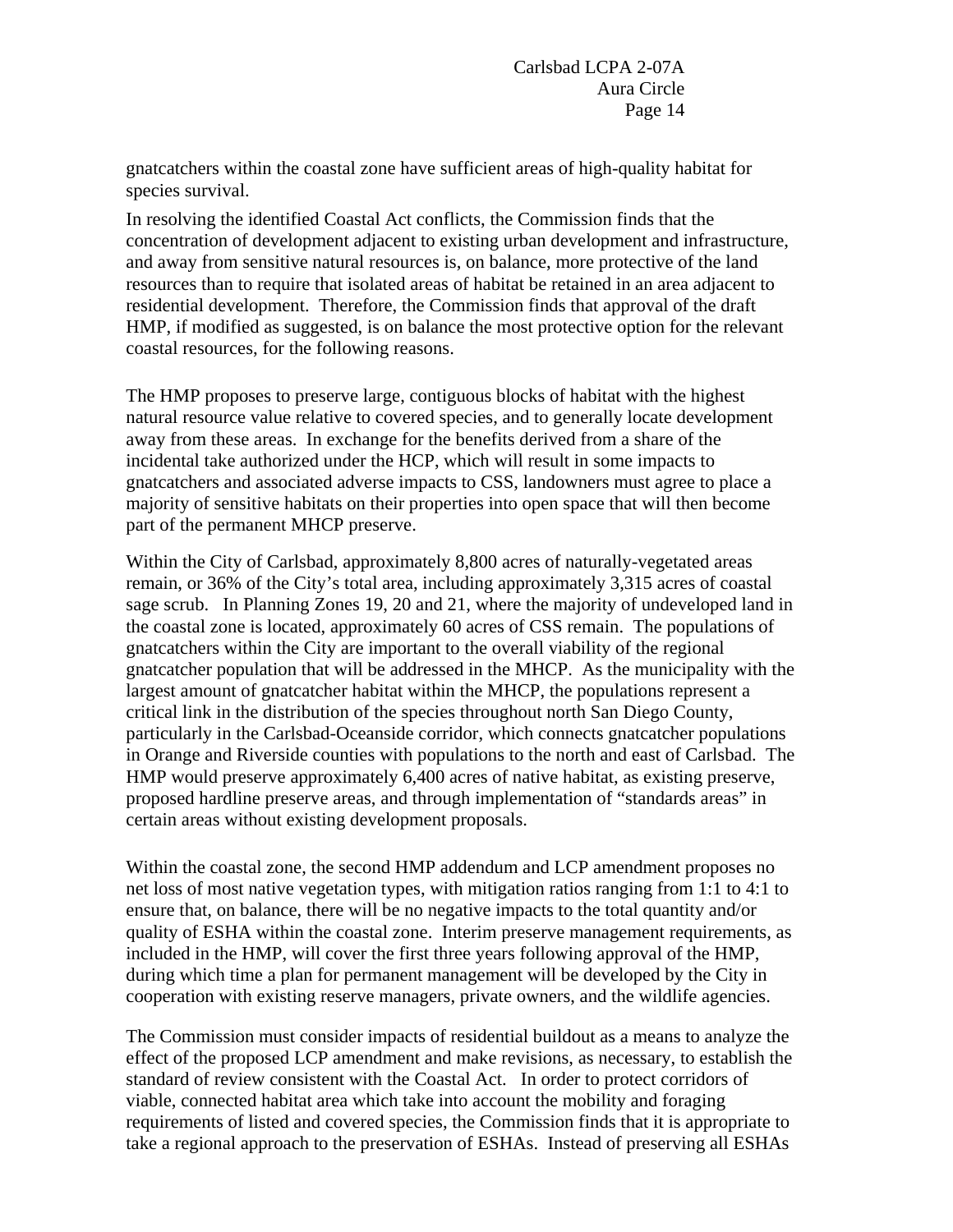in place where they are found, which could result in excessive fragmentation, reduced habitat values and difficulties in monitoring and management, it may be more protective of ESHA resources to focus on regional conservation approaches that concentrate development away from the habitat of greatest overall value. Such an approach could ensure the health and viability of larger, connected sensitive vegetative communities that support listed and covered species within the City's jurisdiction.

The regional nature of the habitat preservation effort sets the MHCP and HMP apart from other local jurisdiction plans affecting ESHA, where the non-comprehensive nature of the plans and lack of regional resource protection standards require more stringent limitations to coastal ESHA impacts for individual sites. The clustering and concentration of development away from sensitive areas that will result from the proposed standards will provide a larger, more contiguous preserve area than if development on the same properties were to be approved on a lot-by-lot basis. The HMP also proposes to provide a higher standard of protection for coastal ESHA than currently provided by the certified LCP, which addresses only native habitat on steep slopes greater than 25% (dual-criteria slopes).

Most of the properties in the standards areas and hardlines are zoned for low- density single-family development. Although it is anticipated that clustering and density transfer within areas outside of the proposed preserve locations could allow for the same number and intensity of residential units to be developed on most properties as currently designated in the General Plan, the ultimate effect would be to locate development on smaller lots and/or a smaller overall development footprint, located further from sensitive resources and proposed wildlife movement corridors. Although current zoning and land use designations limit development in most of the standards areas and hardline properties to low-density single-family development, higher density development than is currently allowed could appropriately occur in most of the areas identified for development in the LCP amendment. Potential impacts to these areas located in the HMP preserve would therefore be reduced, and additional benefits to the City resulting from compact urban growth, prevention of sprawl and efficient use of underlying infrastructure, public services and facilities would likely result. The Commission therefore finds that approval of the HMP and the LCP amendment, if modified as suggested, would result in increased clustering of development and reduction of urban sprawl into sensitive habitat areas.

Although implementation of the HMP and MHCP will result in some loss of native habitat and listed species throughout the region, in association with loss due to incidental take outside the preserve area, the potential losses to the habitat would be considerably higher without the HMP and MHCP, particularly outside the coastal zone where fewer development restrictions on native habitat would apply. Within the coastal zone, the existing LCP does not protect native habitat on slopes less than 25% grade and therefore the proposed LCP revisions represent a significant improvement over current requirements. Through application of proposed mitigation requirements, there will be no net loss of ESHA within the coastal zone and the regional function of the MHCP preserve will continue to be protected.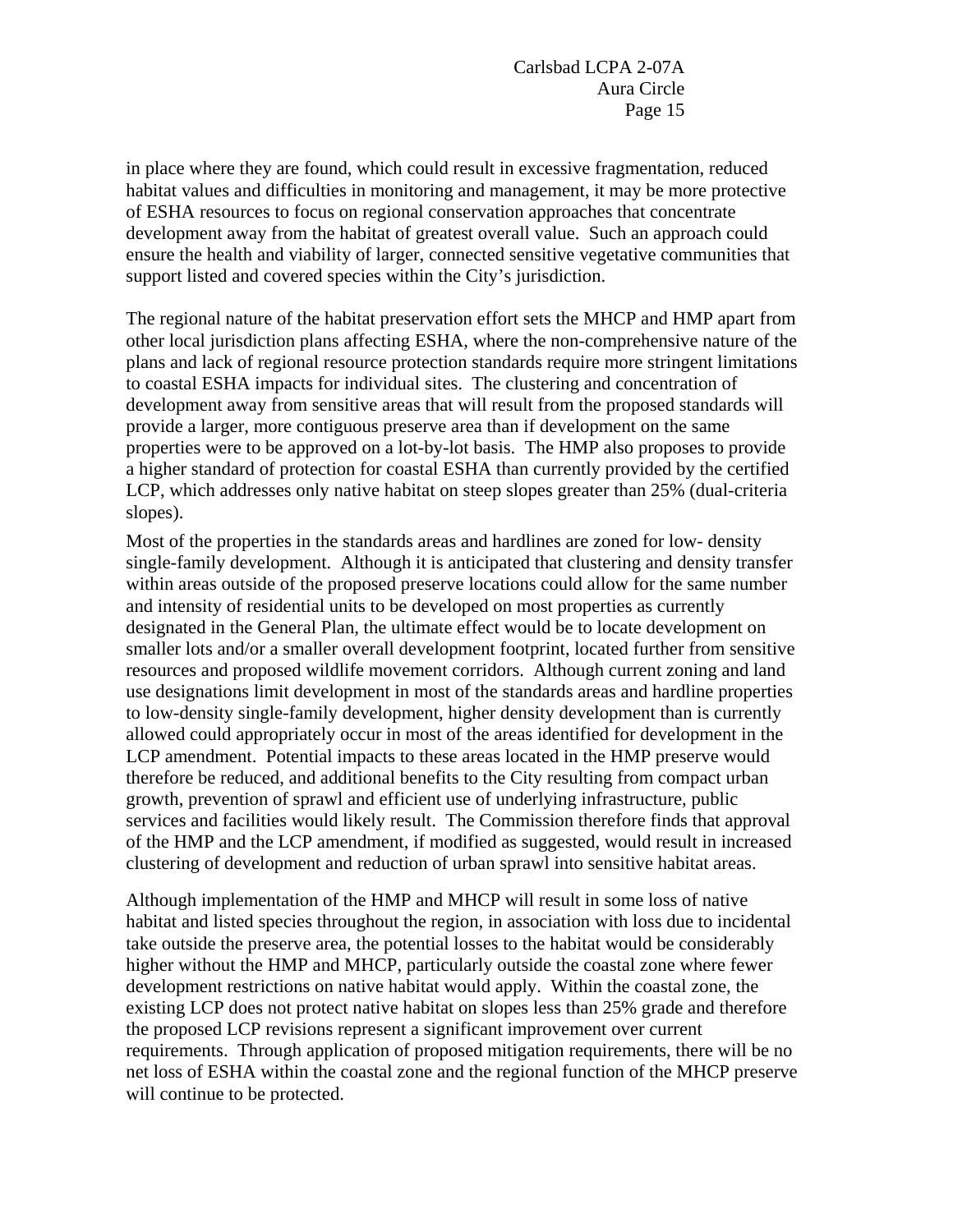This finding that approval of the HMP is the most protective option for coastal resources is based on the assumption that the habitat mitigation will be implemented as proposed, and properly maintained in perpetuity. Should the mitigation not be managed and maintained as designed, or if the required mitigation sites are not provided as proposed, the long-term benefits of the HMP for coastal resources would not be realized. To address these concerns, the City has included revisions to the HMP and associated LUP policies which address establishment of the preserve area, funding, monitoring and management. Interim preserve management requirements, as provided in the draft HMP, will cover the first three years following approval of the HMP, during which time a plan for permanent management will be developed by the City in cooperation with existing reserve managers, private owners, and the wildlife agencies. The preserve management plan must be approved by the City, the wildlife agencies and the Commission, and shall ensure adequate funding to protect the preserve as open space and maintain the biological values of the mitigation areas in perpetuity. Additionally, the preserve management plan is required to be incorporated into the Implementation Plan of the LCP through an LCP amendment within one year of Commission certification of the HMP as part of the certified LCP.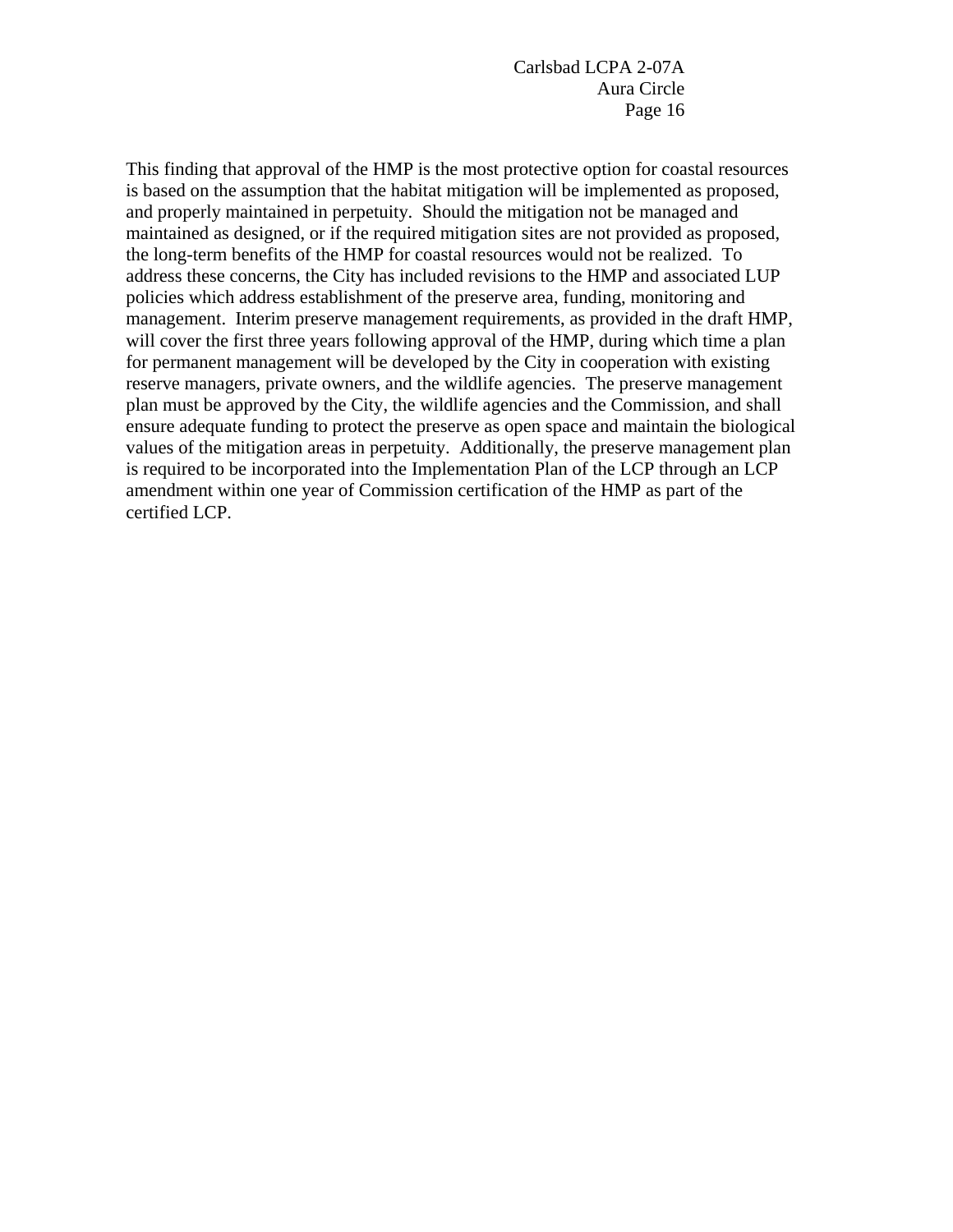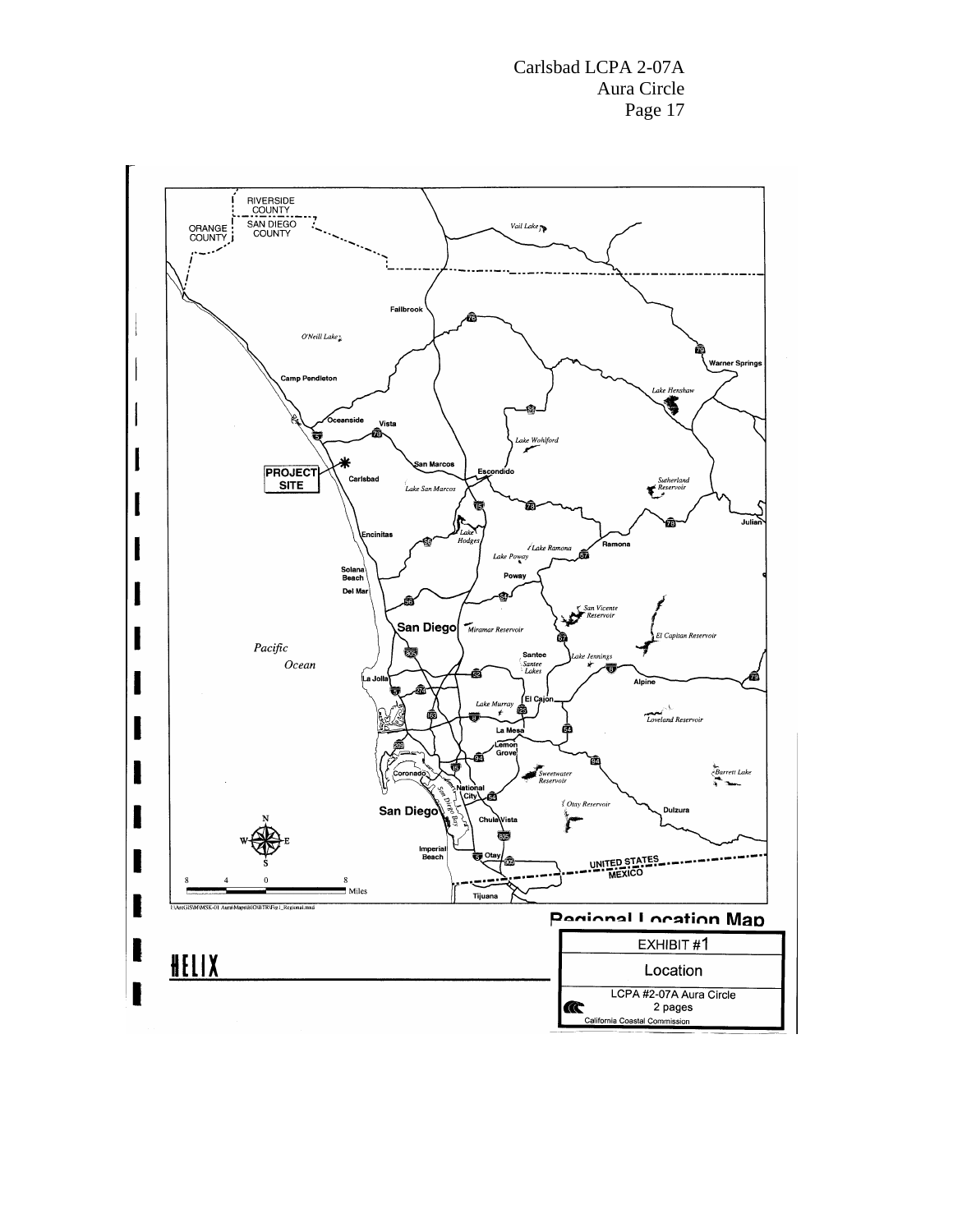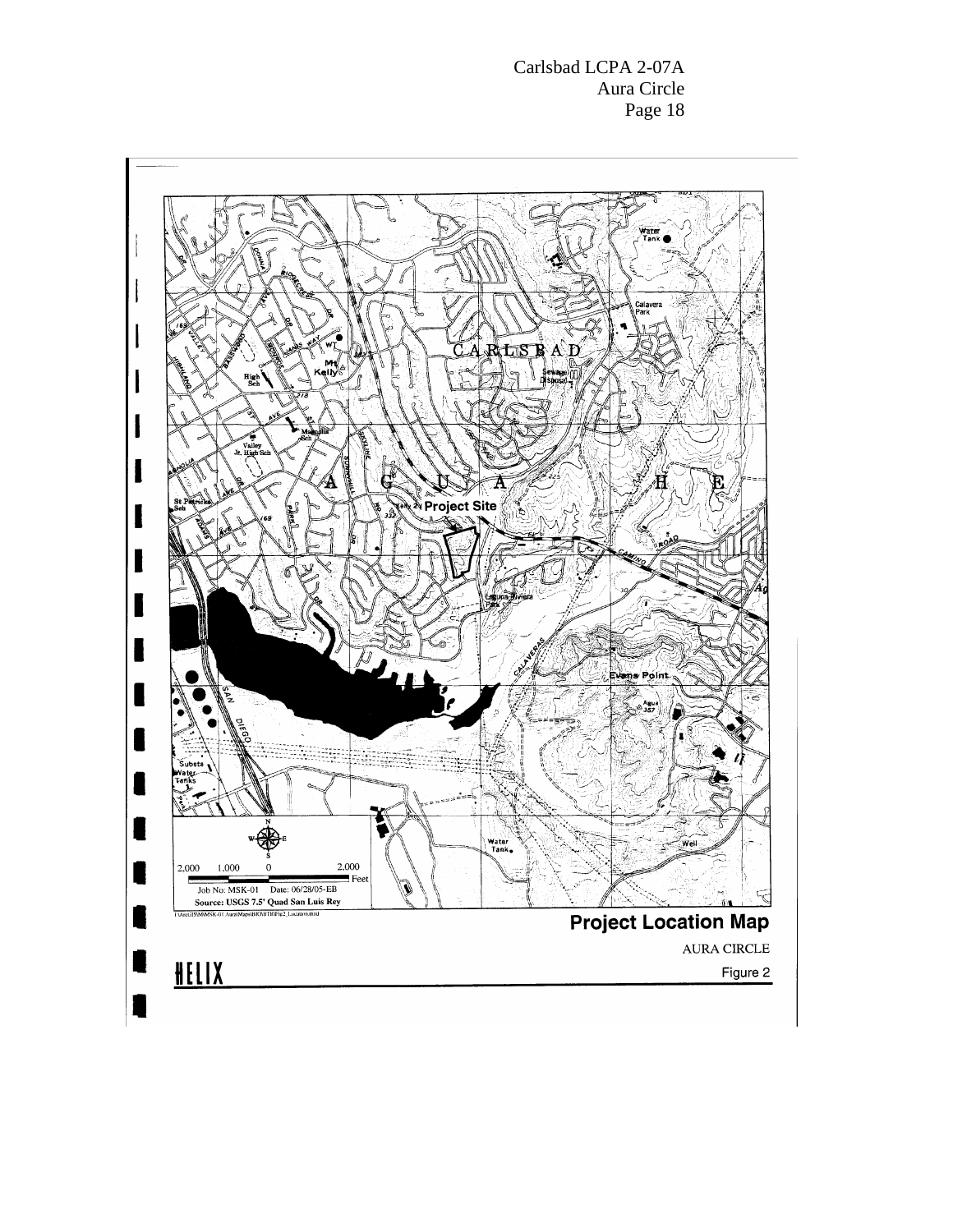|          | PLANNING COMMISSION RESOLUTION NO. 6288                                                                                        |
|----------|--------------------------------------------------------------------------------------------------------------------------------|
| 1<br>2   | A RESOLUTION OF THE PLANNING COMMISSION OF THE<br>CITY OF CARLSBAD, CALIFORNIA, RECOMMENDING<br>PROGRAM<br>${\tt COASTAL}$     |
| 3        | LOCAL<br>ΟF<br>$A^{\perp}$<br>APPROVAL<br>TO CHANGE THE LCP LAND<br>USE<br>AMENDMENT                                           |
| 4        | DESIGNATION FROM RLM TO OS AND TO CHANGE THE<br>LCP ZONE DESIGNATION FROM R-1-8,000 TO OS ON                                   |
| 5        | LOTS 10 AND 11 OF CT 03-10 ON PROPERTY GENERALLY                                                                               |
| 6        | LOCATED WEST OF KELLY DRIVE AND NORTH OF<br>HILLSIDE DRIVE AT THE TERMINUS OF AURA CIRCLE                                      |
| 7        | WITHIN THE MELLO II SEGMENT OF THE LOCAL<br><b>FACILITIES</b><br>$_{\mbox{\small\textsf{LOCAL}}}$<br>AND<br>PROGRAM<br>COASTAL |
| 8        | MANAGEMENT ZONE 1.                                                                                                             |
| 9        | AURA CIRCLE<br>CASE NAME:<br>LCPA 05-03<br>CASE NO:                                                                            |
| 10       | WHEREAS, California State law requires that the Local Coastal Program,                                                         |
| 11       | General Plan, and Zoning designations for properties in the Coastal Zone be in conformance; and                                |
| 12       | WHEREAS, Carlsbad Greens, LLC, "Owner/Developer," has filed a verified                                                         |
| 13       | application for an amendment to the Local Coastal Program designations regarding property                                      |
| 14       |                                                                                                                                |
| 15       | described as                                                                                                                   |
| 16       | That portion of Lot "I" of Rancho Agua Hedionda, in the City<br>of Carlsbad, County of San Diego, State of California,         |
| 17<br>18 | according to Map thereof No. 823, filed in the Office of the<br>County Recorder of San Diego County, November 16, 1896,        |
| 19       | further described in Attachment "A"                                                                                            |
| 20       | ("the Property"); and                                                                                                          |
| 21       | WHEREAS, said verified application constitutes a request for a Local Coastal                                                   |
| 22       | Program Amendment as shown on Exhibit "LCPA 05-03" dated May 2, 2007, attached hereto,                                         |
| 23       | as provided in Public Resources Code Section 30574 and Article 15 of Subchapter 8, Chapter 2,                                  |
| 24       | Division 5.5 of Title 14 of the California Code of Regulations of the California Coastal                                       |
| 25       | Commission Administrative Regulations; and                                                                                     |
| 26       | rarow 2007 hold a<br>WHEREAS, the Planning Commission did (                                                                    |
| 27       | EXHIBIT #2                                                                                                                     |
| 28       | duly noticed public hearing as prescribed by law to consider<br>Resolution of Approval with<br>Maps                            |
|          | LCPA #2-07A Aura Circle<br>California Coastal Commission                                                                       |
|          |                                                                                                                                |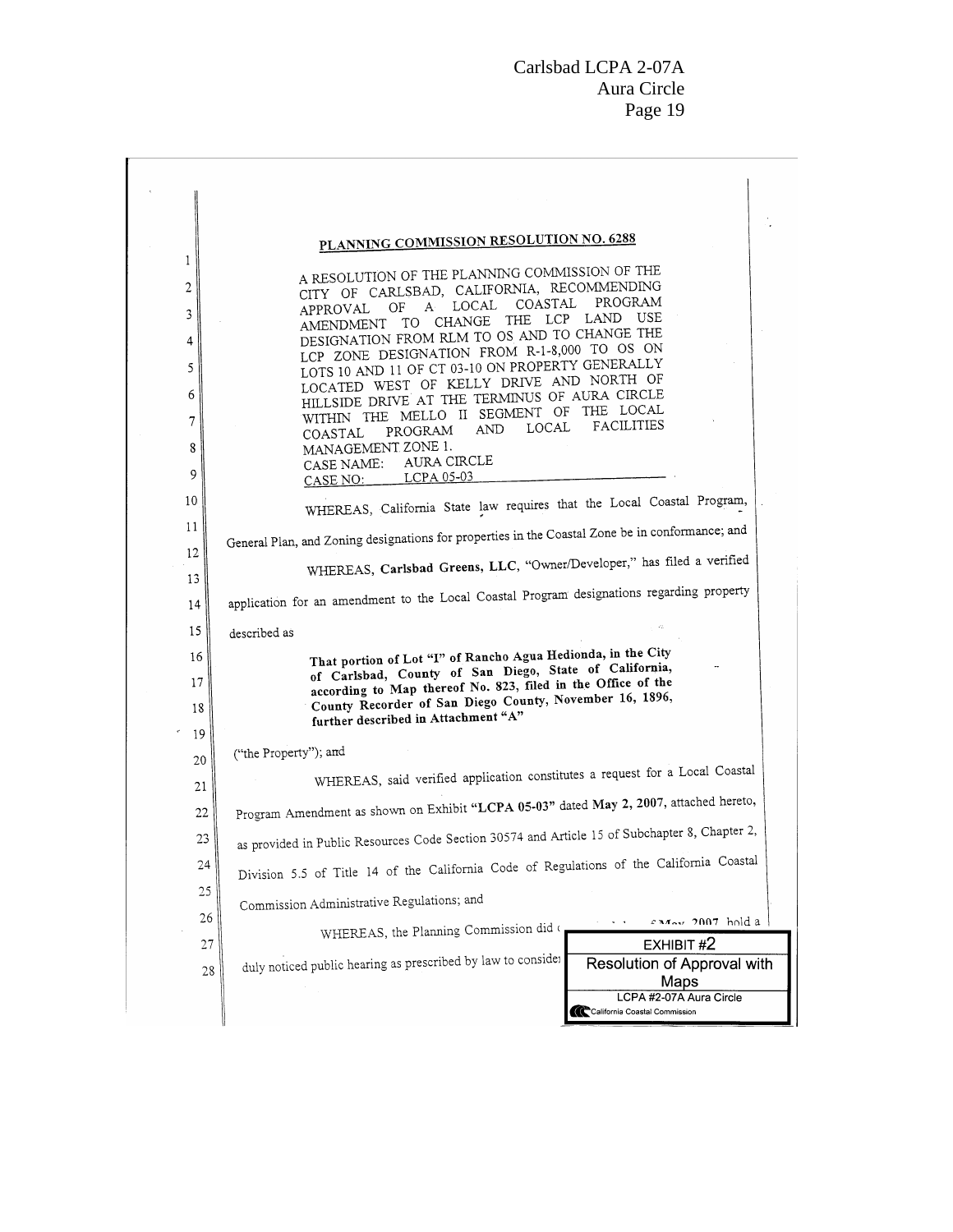| 1        | WHEREAS, at said public hearing, upon hearing and considering all testimony                                                                                                         |
|----------|-------------------------------------------------------------------------------------------------------------------------------------------------------------------------------------|
| 2        | and arguments, if any, of all persons desiring to be heard, said Commission considered all factors                                                                                  |
| 3        | relating to the Local Coastal Program Amendment; and                                                                                                                                |
| 4        | WHEREAS, State Coastal Guidelines requires a six-week public review period                                                                                                          |
| 5<br>6   | for any amendment to the Local Coastal Program.                                                                                                                                     |
| 7        | NOW, THEREFORE, BE IT HEREBY RESOLVED by the Planning                                                                                                                               |
| 8        | Commission of the City of Carlsbad, as follows:                                                                                                                                     |
| 9        | That the foregoing recitations are true and correct.<br>A)                                                                                                                          |
| 10       | At the end of the State-mandated six-week review period, starting on January 12,<br>B)                                                                                              |
| 11       | 2007, and ending on February 23, 2007, staff shall present to the City Council <sup>-</sup> a<br>summary of the comments received.                                                  |
| 12       | That based on the evidence presented at the public hearing, the Commission<br>$\mathcal{C}$                                                                                         |
| 13<br>14 | RECOMMENDS APPROVAL of AURA CIRCLE - LCPA 05-03 based on<br>the following findings, and subject to the following conditions:                                                        |
| 15       | Findings:                                                                                                                                                                           |
| 16       | That the proposed Local Coastal Program (LCP) Amendment meets the requirements of,<br>1.                                                                                            |
| 17       | and is in conformity with, the policies of Chapter 3 of the Coastal Act and all applicable<br>policies of the Mello II segment of the Carlsbad Local Coastal Program not being      |
| 18       | amended by this amendment, in that the proposed change in the LCP Land Use and<br>Zone designations for Lots 10 and 11 of CT 03-10 from Residential Low-Medium                      |
| -19      | Density (RLM) to Open Space (OS) LCP Land Use designation and from R-1-8,000<br>to Open Space (OS) LCP Zone designation is based on the environmental<br>20                         |
|          | constraints of the property and is environmentally and topographically appropriate<br>for the site in that the manufactured slopes within Lot 10 are considered<br>21               |
|          | undevelopable and the habitat areas within Lot 11 will be included in the open space<br>preserve areas; and that these areas are proposed to be designated as OS on the<br>22       |
|          | General Plan Land Use and Zone Maps.<br>23                                                                                                                                          |
|          | That the proposed amendment to the Mello II segment of the Carlsbad Local Coastal<br>2.<br>Program is required to bring it into consistency with the proposed General Plan<br>24    |
|          | Amendment (GPA 05-06) and the proposed zone change (ZC 05-03).<br>25                                                                                                                |
|          | Conditions:<br>26                                                                                                                                                                   |
|          | This approval is granted subject to the approval of the adoption and approval of the<br>27<br>1.<br>Mitigated Negative Declaration and Mitigation Monitoring and Reporting Program, |
|          | GPA 05-06, ZC 05-03, and HMP 06-12 and is subject to all conditions contained in<br>28<br>Planning Commission Resolutions No. 6285, 6286, 6287, and 6289 for those approvals        |
|          | incorporated herein by reference.<br>$-2-$<br>PC RESONO, 6288                                                                                                                       |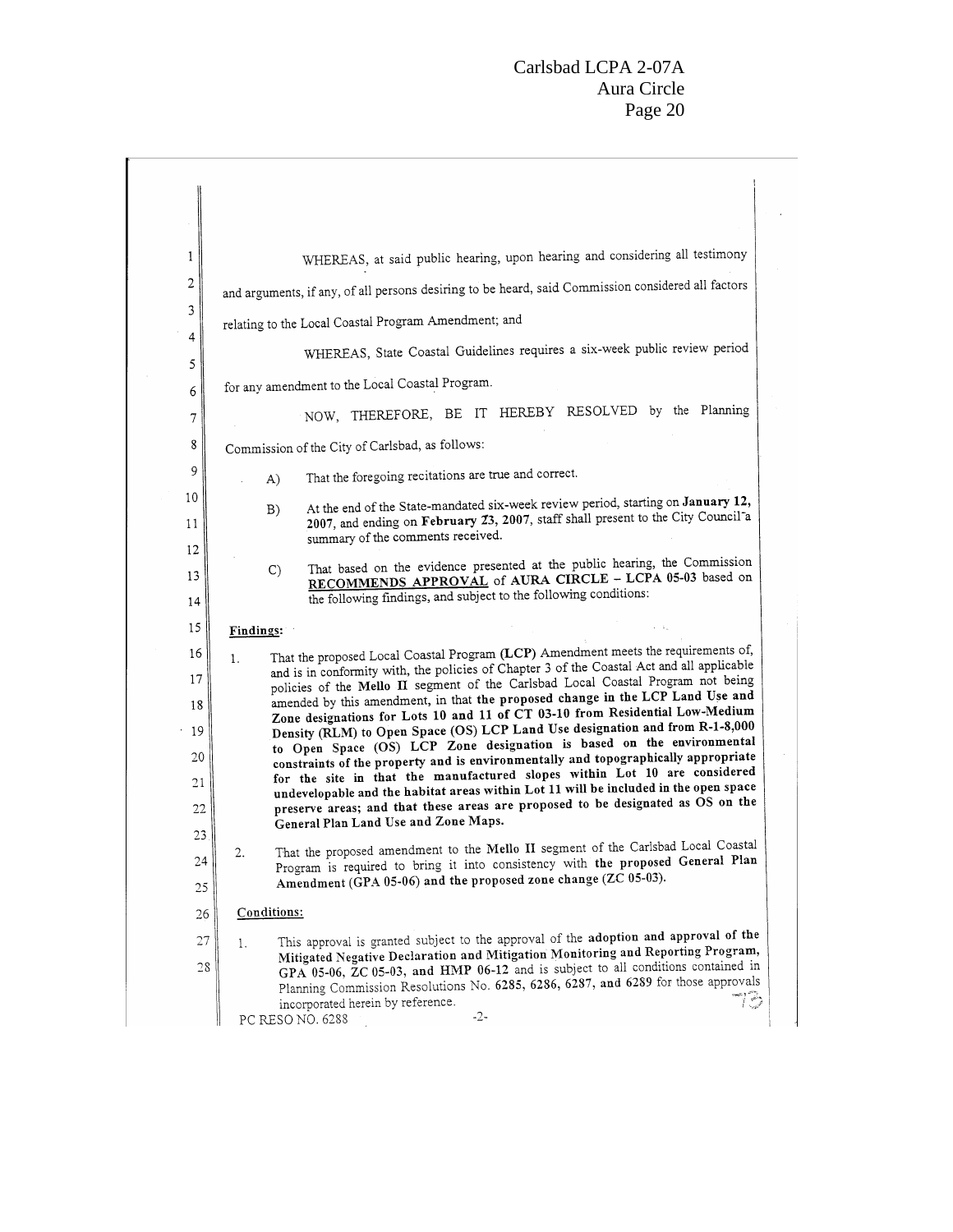| 1                 | PASSED, APPROVED, AND ADOPTED at a regular meeting to the Planning                              |
|-------------------|-------------------------------------------------------------------------------------------------|
| $\sqrt{2}$        | Commission of the City of Carlsbad, held on the 2nd day of May 2007, by the following vote, to  |
| $\mathfrak I$     | wit.                                                                                            |
| 4<br>5            | Chairperson Baker, Commissioner Cardosa, Dominguez, Douglas,<br>AYES:<br>Montgomery, and Segall |
| 6                 | NOES:                                                                                           |
| $\boldsymbol{7}$  | Commissioner Whitton<br>ABSENT:                                                                 |
| 8                 | ABSTAIN:                                                                                        |
| 9                 |                                                                                                 |
| 10                |                                                                                                 |
| 11<br>12          |                                                                                                 |
| 13                | JULIE BAKER, Chairperson<br>CARLSBAD-PLANNING COMMISSION                                        |
| 14                |                                                                                                 |
| 15                | ATTEST:                                                                                         |
| 16                | مەك                                                                                             |
| 17                | DON NEU                                                                                         |
| 18<br>×,          | Planning Director                                                                               |
| 19<br>20          |                                                                                                 |
| 21                |                                                                                                 |
| 22                |                                                                                                 |
| 23                |                                                                                                 |
| 24                |                                                                                                 |
| 25                |                                                                                                 |
| 26                |                                                                                                 |
| 27<br>$2\sqrt{8}$ |                                                                                                 |
|                   |                                                                                                 |
|                   | $-3-$<br>PC RESONO. 6288                                                                        |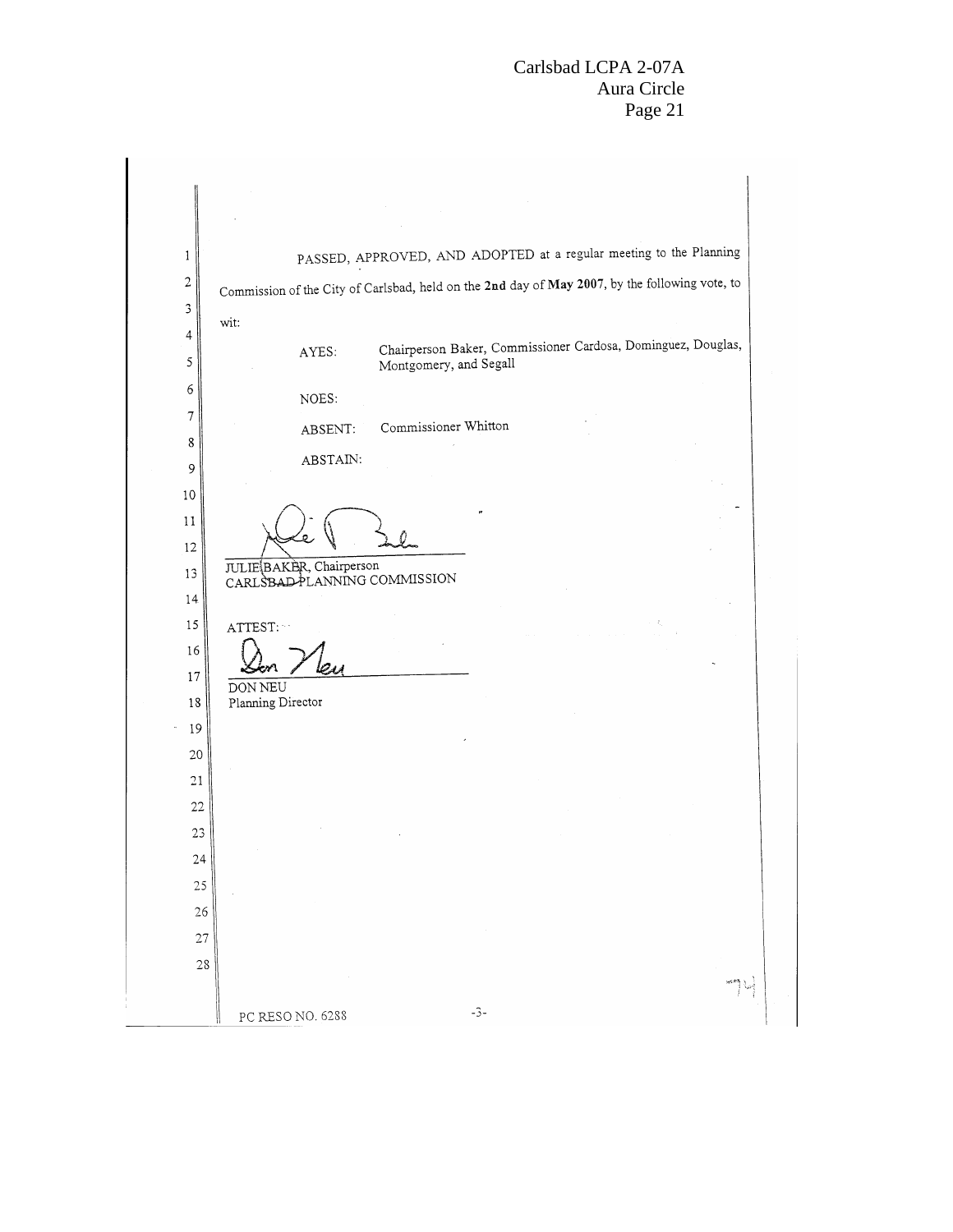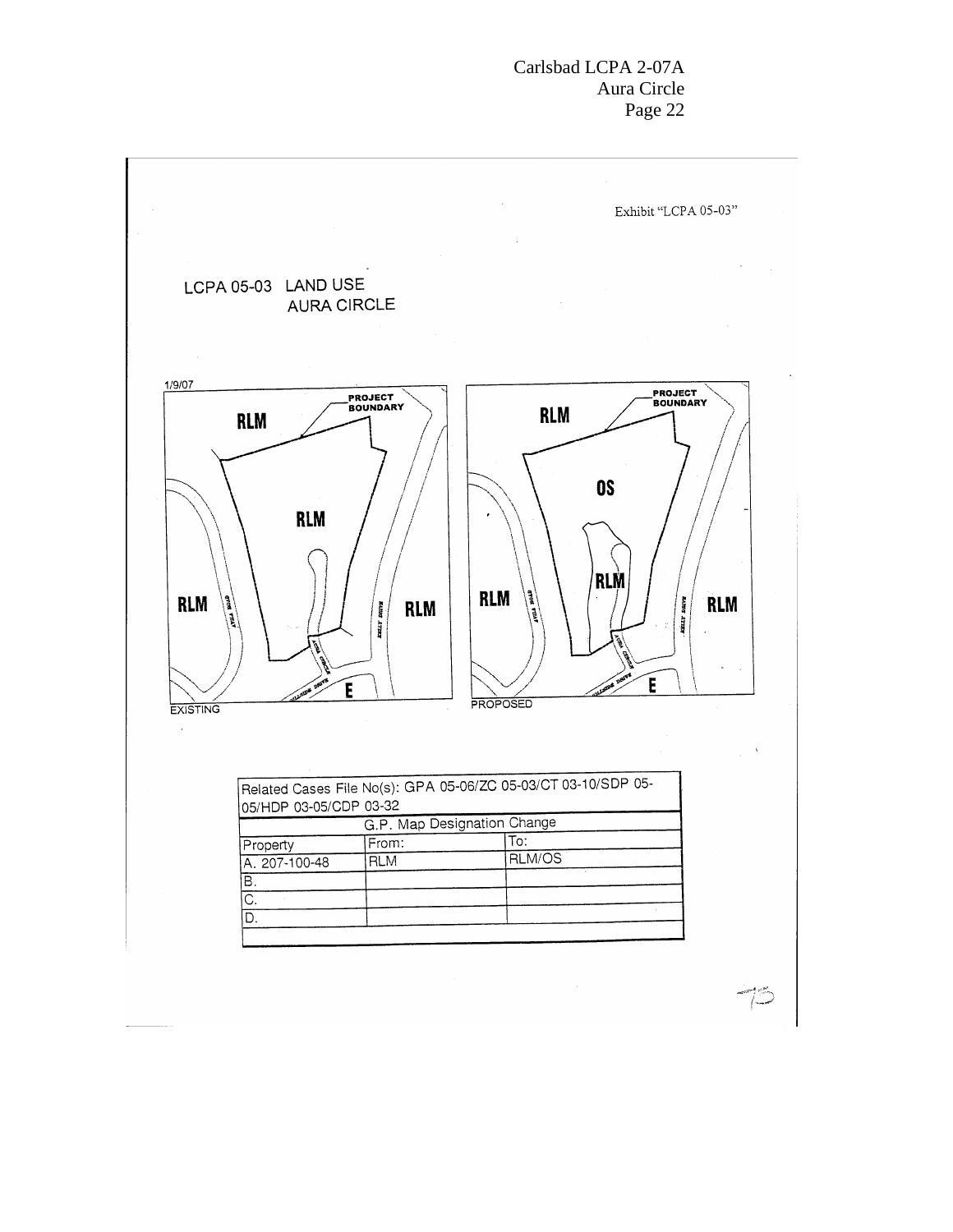

 $\begin{picture}(20,10) \put(0,0){\line(1,0){10}} \put(15,0){\line(1,0){10}} \put(15,0){\line(1,0){10}} \put(15,0){\line(1,0){10}} \put(15,0){\line(1,0){10}} \put(15,0){\line(1,0){10}} \put(15,0){\line(1,0){10}} \put(15,0){\line(1,0){10}} \put(15,0){\line(1,0){10}} \put(15,0){\line(1,0){10}} \put(15,0){\line(1,0){10}} \put(15,0){\line(1$